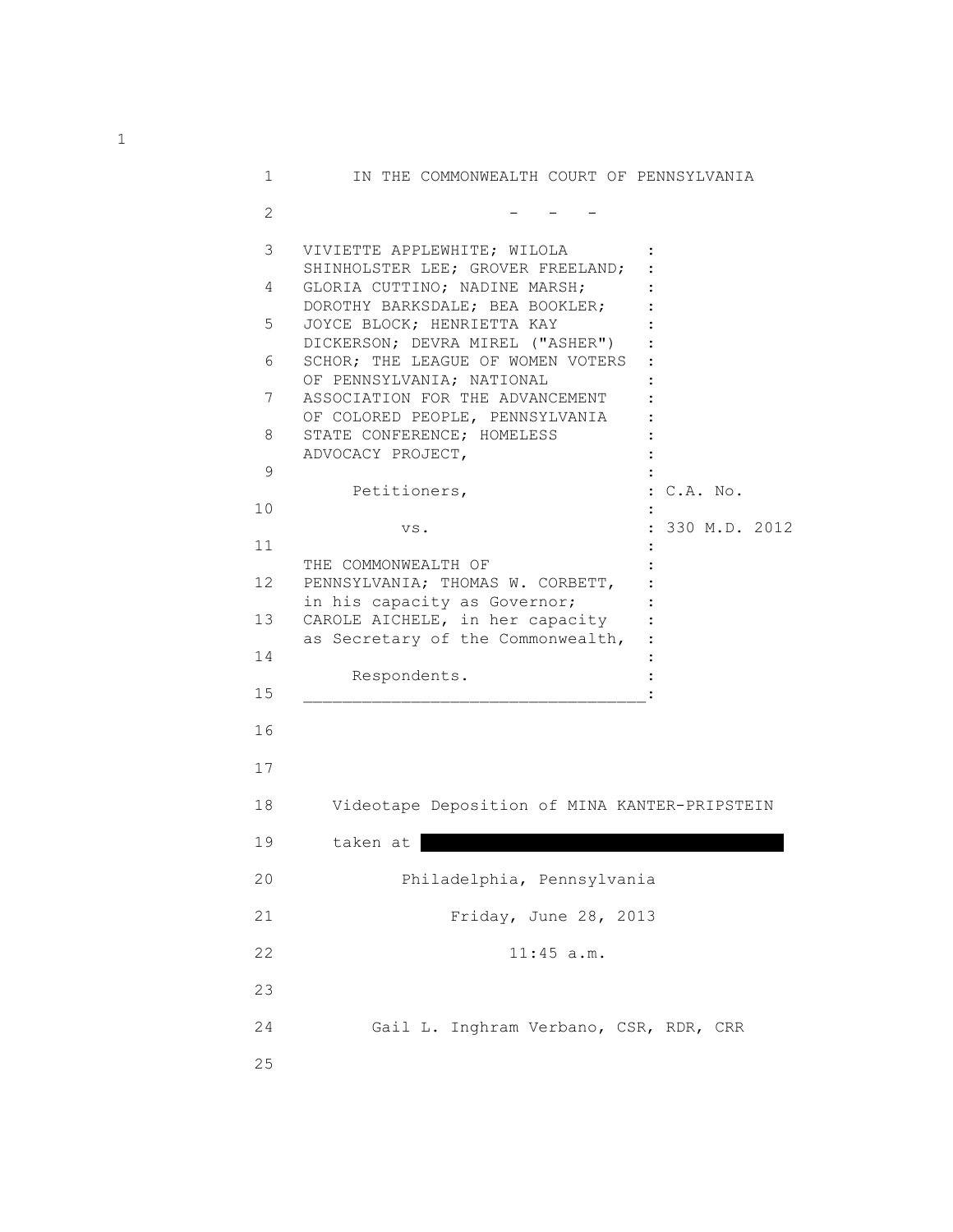| 8               | MINA KANTER-PRIPSTEIN, having first                |
|-----------------|----------------------------------------------------|
| 9               | been duly sworn according to law, was examined and |
| 10 <sup>°</sup> | testified as follows:                              |
| 11              | DIRECT EXAMINATION                                 |
| 12              | BY MR. GEFFEN:                                     |
| 13              | Good day, Mrs. Pripstein. How are you?<br>Q        |
| 14              | Okay. Thank you.<br>$\mathbb A$                    |
| 15              | Thank you. Would you please state and<br>Q         |
| 16              | spell your name for the court reporter.            |
| 17              | A<br>M-I-N-A, K-A-N-T-E-R, dash,                   |
| 18              | $P-R-I-P-S-T-E-I-N.$                               |
| 19              | And is it okay if I address you as<br>$\circ$      |
| 20              | "Mrs. Pripstein"?                                  |
| 21              | Yes.<br>A                                          |
| 22              | Okay. And where do you live,<br>$\circ$            |
| 23              | Mrs. Pripstein?                                    |
| 24              | Α                                                  |
| 25              |                                                    |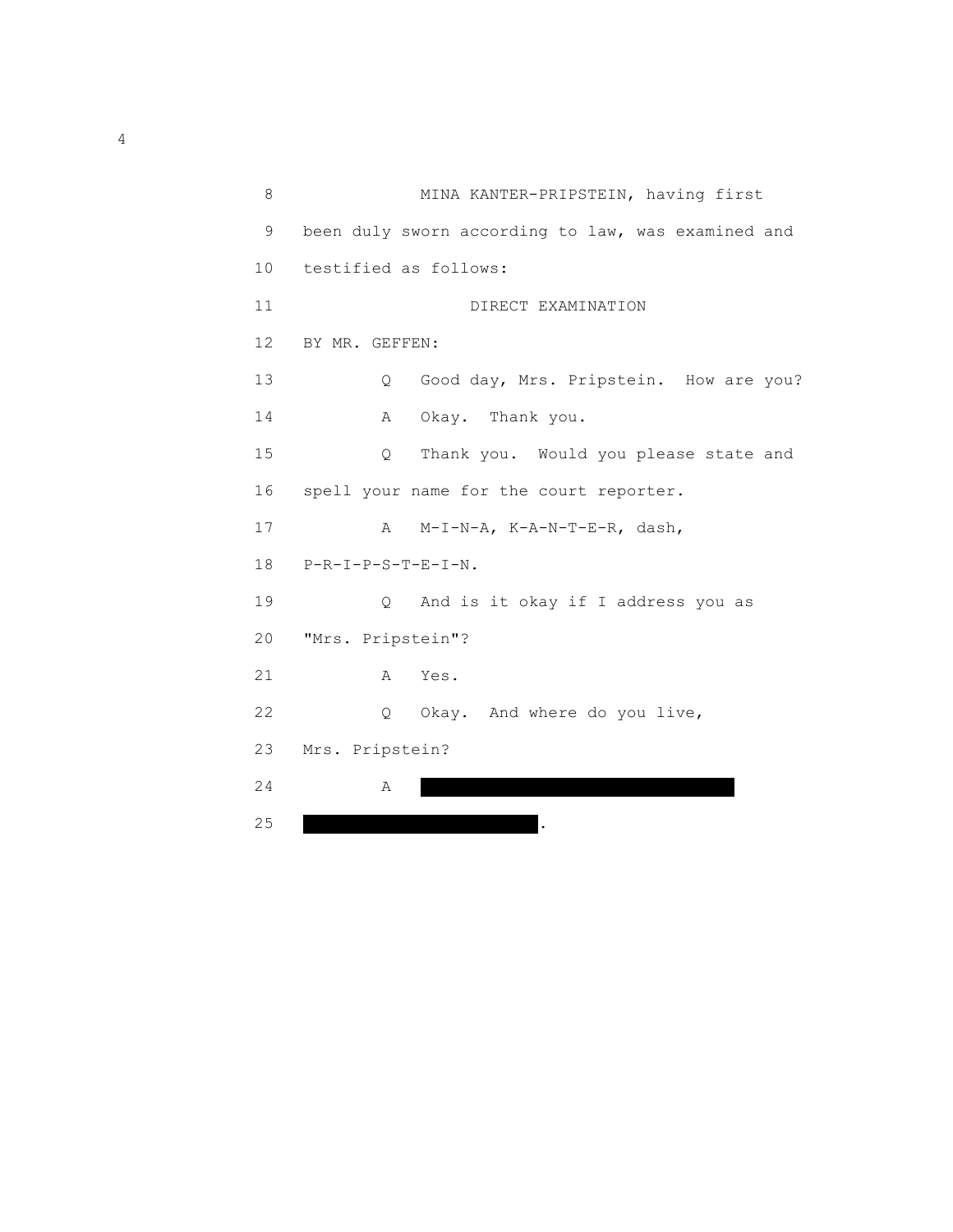|    | 1                    | Q  | Okay. And that's in Philadelphia?              |
|----|----------------------|----|------------------------------------------------|
|    | 2                    | Α  | In Philadelphia.                               |
|    | 3                    | Q  | And we're in your apartment right now?         |
|    | 4                    | Α  | Right.                                         |
|    | 5                    | Q  | Okay. And how long have you lived in           |
|    | this apartment?<br>6 |    |                                                |
|    | 7                    | Α  | 25 years approximately.                        |
|    | 8                    | Q. | And where did you grow up?                     |
|    | 9                    | Α  | Philadelphia.                                  |
| 10 |                      | Q  | And have -- well, since you were a             |
| 11 |                      |    | child, have you ever lived anywhere but        |
| 12 | Pennsylvania?        |    |                                                |
| 13 |                      | Α  | $\mbox{No}$ .                                  |
| 14 |                      | Q  | And are you currently married?                 |
| 15 |                      | Α  | Widowed.                                       |
| 16 |                      | Q  | And how long ago did your husband pass         |
| 17 | away?                |    |                                                |
| 18 |                      | Α  | 12 years.                                      |
| 19 |                      | Q  | And do you have any children?                  |
| 20 |                      | Α  | I have two children.                           |
| 21 |                      | Q. | Where do they live?                            |
| 22 |                      | Α  | My daughter lives in Spring Valley,            |
| 23 |                      |    | New York, which is about 45 minutes outside of |
| 24 |                      |    | New York City. My son lives in Marietta,       |
| 25 |                      |    | Pennsylvania, which is near Lancaster.         |
|    |                      |    |                                                |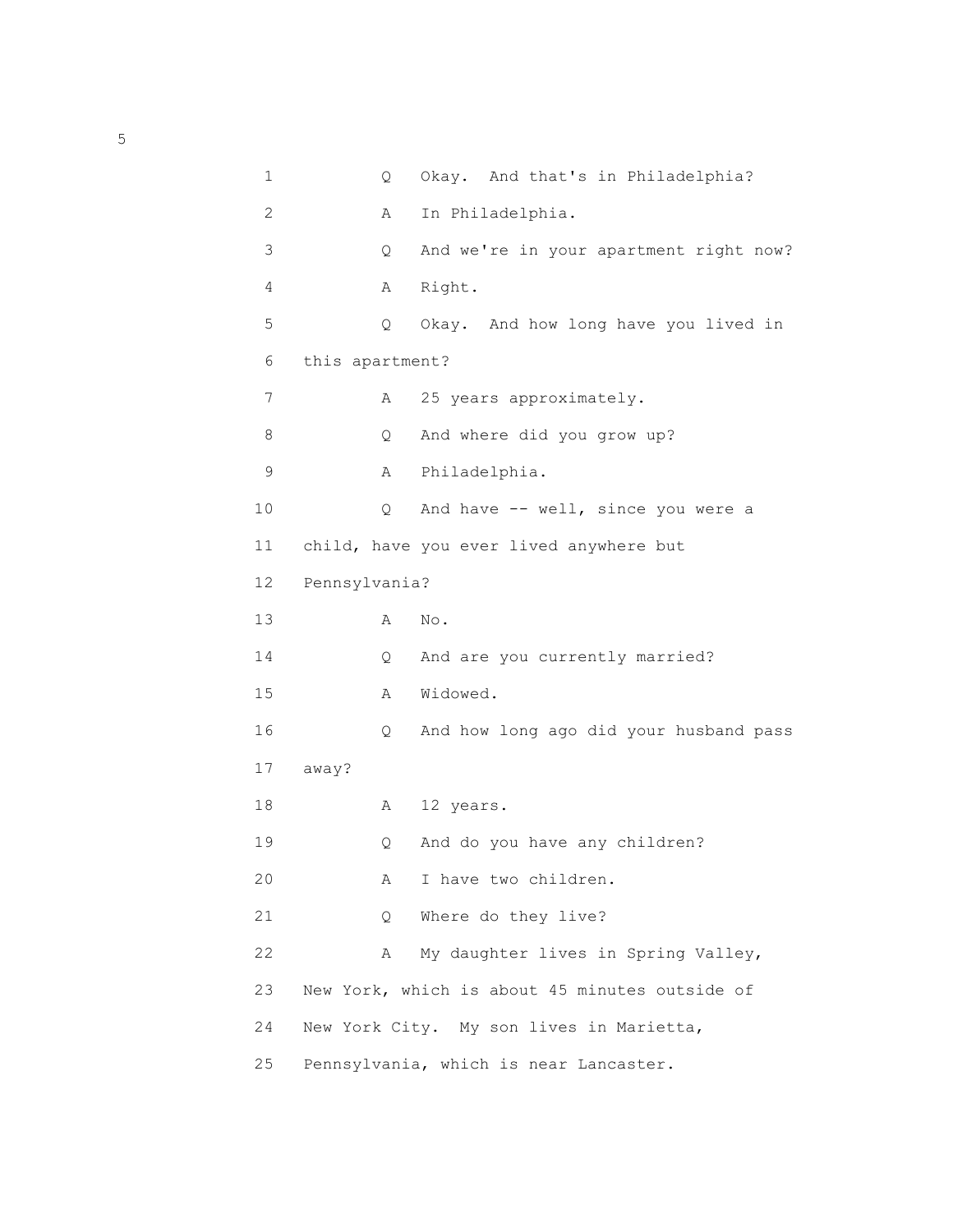```
 1 Q About how long a drive is Marietta from
             2 here?
            3 A Approximately two hours, I'm told.
             4 Q And do you have any grandchildren?
             5 A Three.
             6 Q Do any of them live in the Philadelphia
             7 area?
 8 A No.
             9 Q Now, I noticed when you were walking
            10 over to the table here, it looks like you were
            11 walking a little slowly. Do you have trouble
            12 walking?
            13 A I do.
           14 Q And why is that?
            15 A Well, about four years ago or five
            16 years ago, I broke my leg. And I was told at that
            17 time by the doctor that he didn't want to operate
            18 because it was a clean break; he would cast it, but
            19 that I would eventually have some trouble with my
            20 knees. And I could come back at that time. I'm
            21 having trouble now.
            22 Q Okay. And do you ever -- have you ever
            23 used used a wheelchair?
            24 A Yes. At that time I did.
            25 Q And when you say "at that time" --
```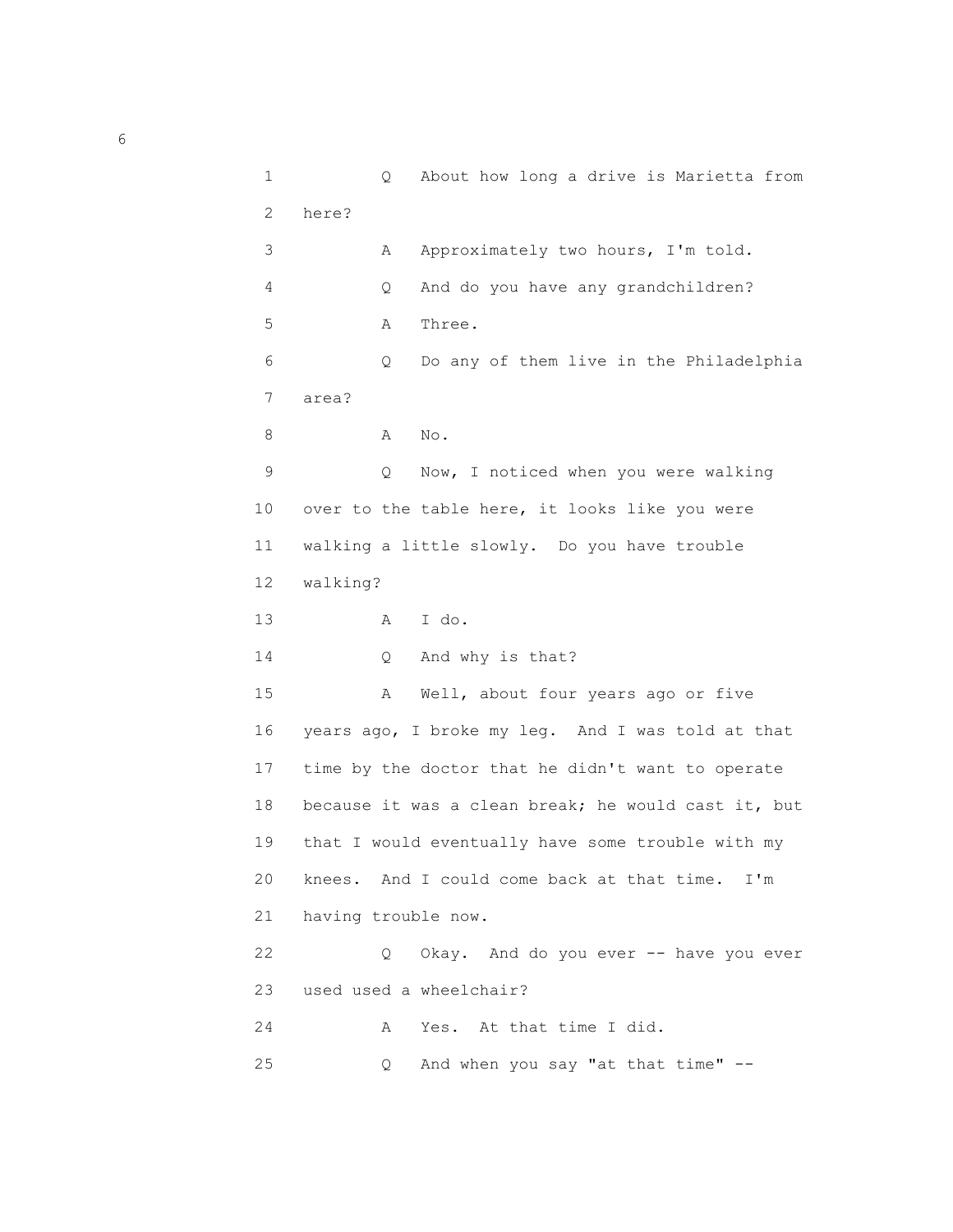```
1 A When I broke my leg.
            2 Q Okay. Do you currently use a
            3 wheelchair?
            4 A I beg your pardon?
            5 Q Do you currently use a wheelchair?
 6 A No.
            7 Q Do you use a walker or a cane?
           8 A I've tried using a cane. I'm terribly
            9 awkward.
           10 Q Do you drive a car?
          11 A I'm thinking of get a walker.
          12 No. I gave up about a year ago.
           13 Q And why did you give up driving?
          14 A I found the cars were going past me,
           15 and I thought I was going at a nice clip. And I
           16 just thought it was probably a good time. When you
           17 get to be 90 and you've had a good driving record,
           18 why take chances?
           19 Q And I'm sorry to pry, but would you
           20 mind telling me how old you are now?
           21 A I'm 92.
          22 Q Are you registered to vote,
           23 Mrs. Pripstein?
           24 A Yes.
           25 Q How often do you vote?
```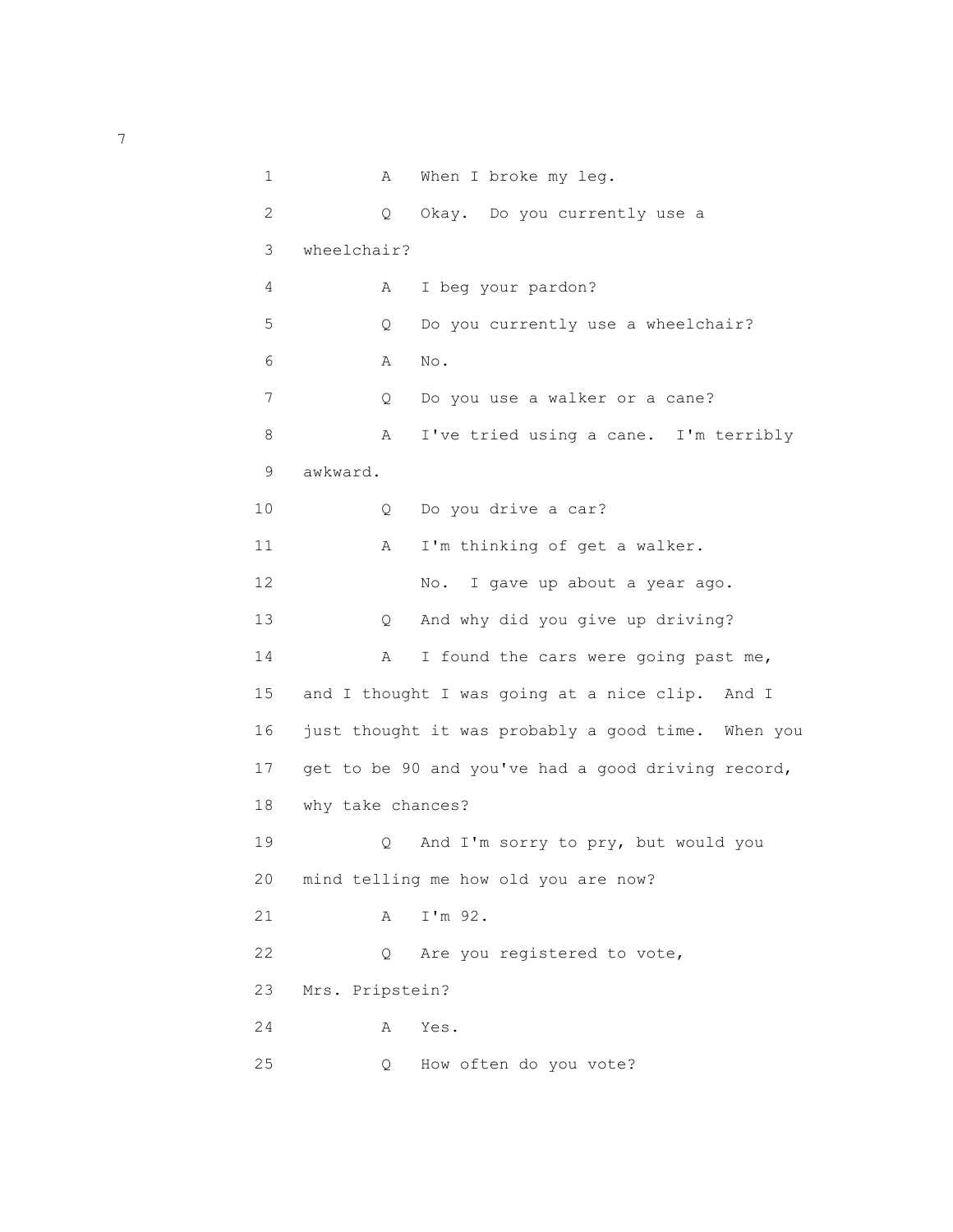| $\mathbf 1$ | Α                   | Every chance I get.                                |
|-------------|---------------------|----------------------------------------------------|
| 2           | Q.                  | And do you remember the first time you             |
| 3           | voted?              |                                                    |
| 4           | Α                   | I voted for Roosevelt.<br>Yes.                     |
| 5           | Q.                  | And when you vote, do you typically                |
| 6           |                     | vote in person or by absentee ballot?              |
| 7           | Α                   | In person.                                         |
| 8           | Q                   | And where is your polling place?                   |
| 9           | Α                   | In this building, on the second floor.             |
| 10          | Q                   | And how long have you been voting at               |
| 11          | that polling place? |                                                    |
| 12          | Α                   | Well, I've lived here 25 years. So all             |
| 13          |                     | the time that I'm here.                            |
| 14          | Q.                  | Okay. And how do you get there from                |
| 15          | your apartment?     |                                                    |
| 16          | Α                   | It's a cinch. Elevator.                            |
| 17          | $\circ$             | And is it ever difficult for you to get            |
| 18          | there?              |                                                    |
| 19          | Α                   | No.                                                |
| 20          | Q                   | And what kind of a wait do you                     |
| 21          |                     | typically encounter on election day when you go to |
| 22          | vote?               |                                                    |
| 23          | Α                   | A wait? Oh, it's not too bad. You go               |
| 24          |                     | at the right time. I try to go after lunch, not    |
| 25          |                     | too early in the morning, not too late in the      |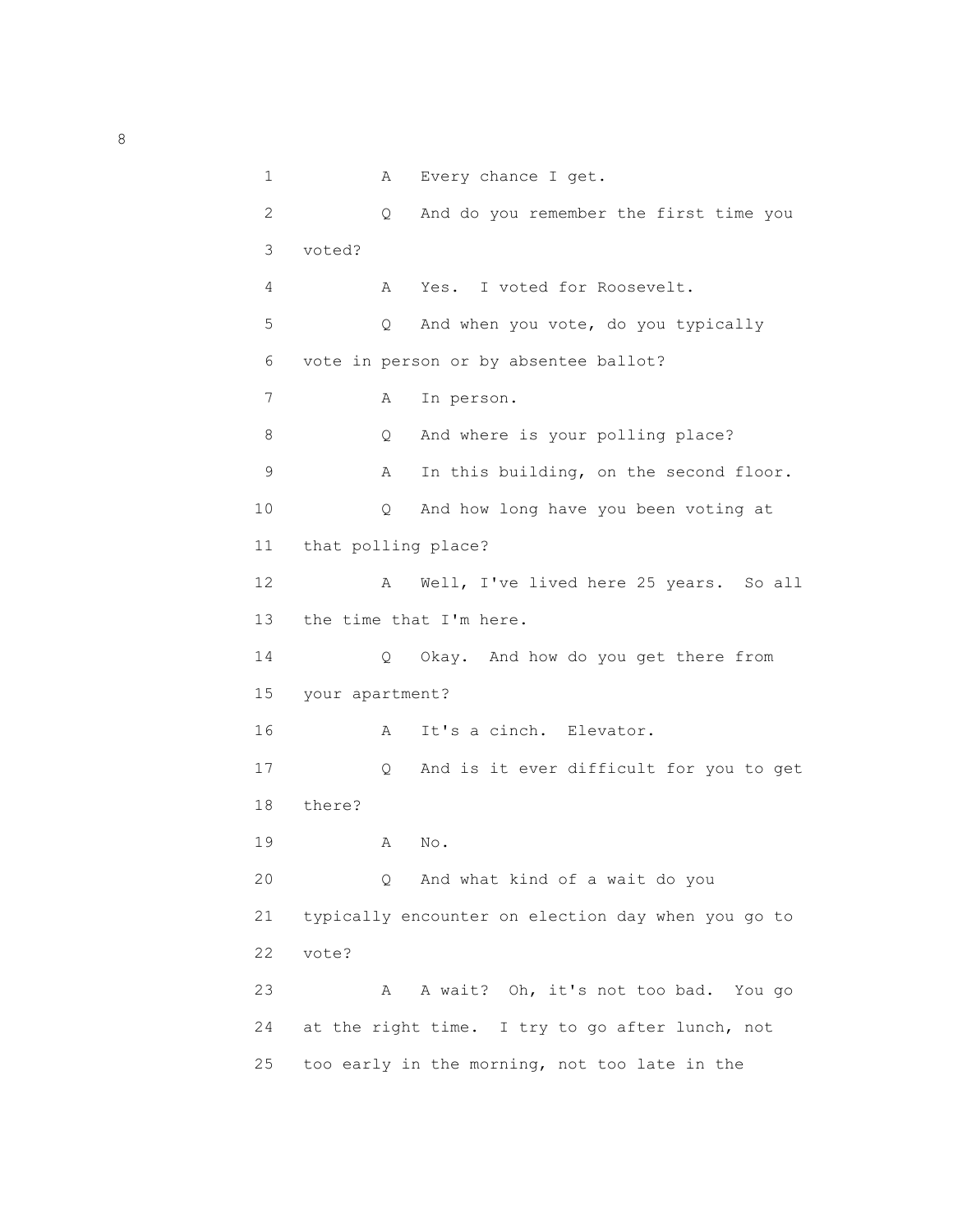```
 1 evening. Sometime in the early afternoon. And
  2 maybe I'll be fourth or fifth in line.
  3 Q In recent years have you ever voted by
  4 absentee ballot?
  5 A No.
  6 Q To get an absentee ballot, you would
  7 have to sign a legal declaration stating that you
 8 are unable to attend your polling place because of
 9 illness or physical disability.
 10 If there were an election today, could
 11 you sign a declaration stating that?
 12 A Today? No.
 13 Q And if you were told that you could no
 14 longer vote in person but that you'd have to mail
 15 in your ballot, how would you feel about that?
16 A Uncomfortable.
 17 Q And why is that?
 18 A I like the feeling of going to a
 19 polling place. I don't know why I feel that way,
 20 but I do.
 21 Q Did you vote in the November 2012,
 22 election?
 23 A Yes.
 24 Q And at that election --
 25 A Was that the primary you're --
```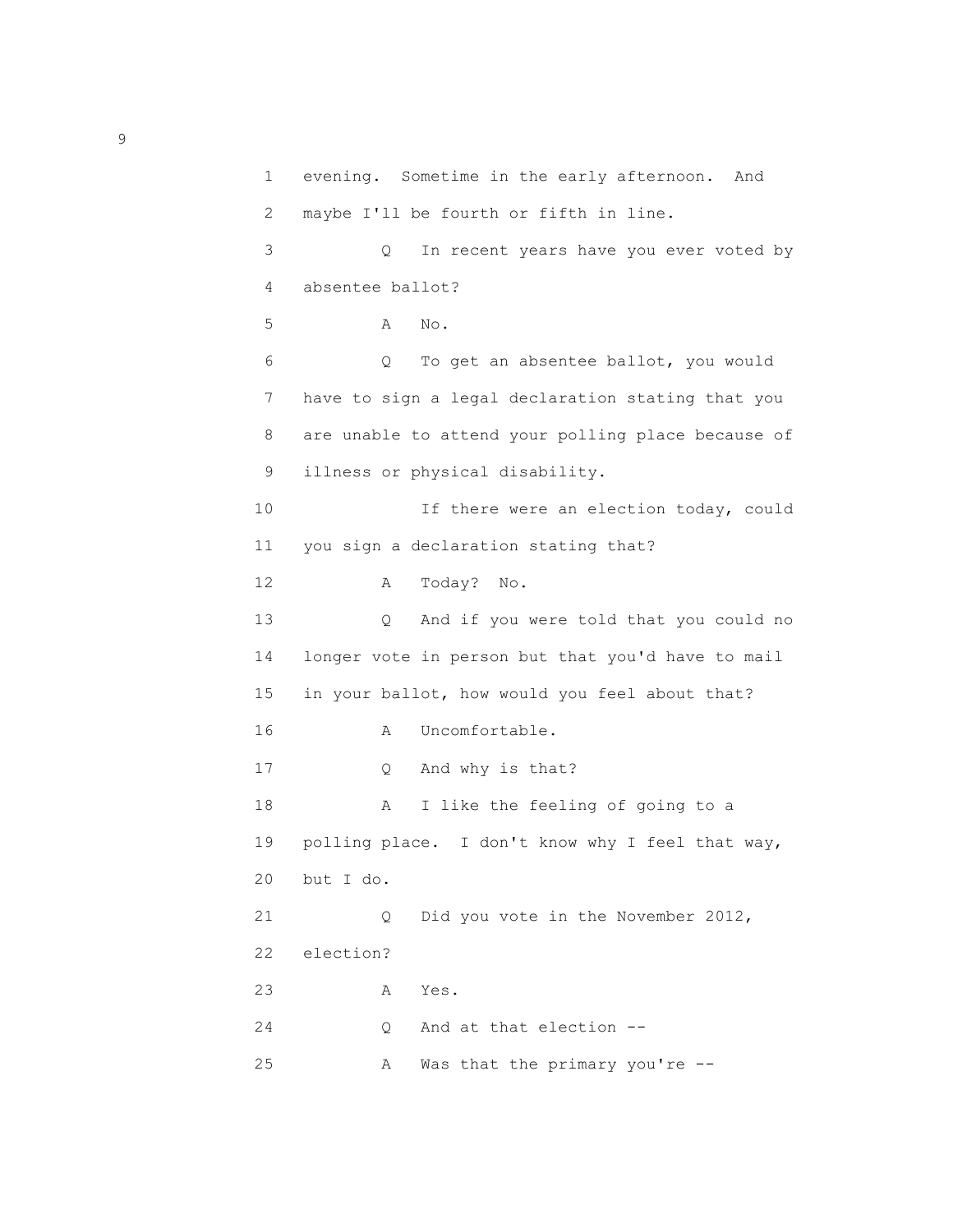1 Q I'm sorry. I'm asking about the 2 general election last year, the presidential 3 election. 4 A Oh, yes. Okay. 5 Q And at that election did anyone say 6 anything to you at the polling place about showing 7 a photo ID? 8 A We joked about it, but nobody said 9 anything serious about it.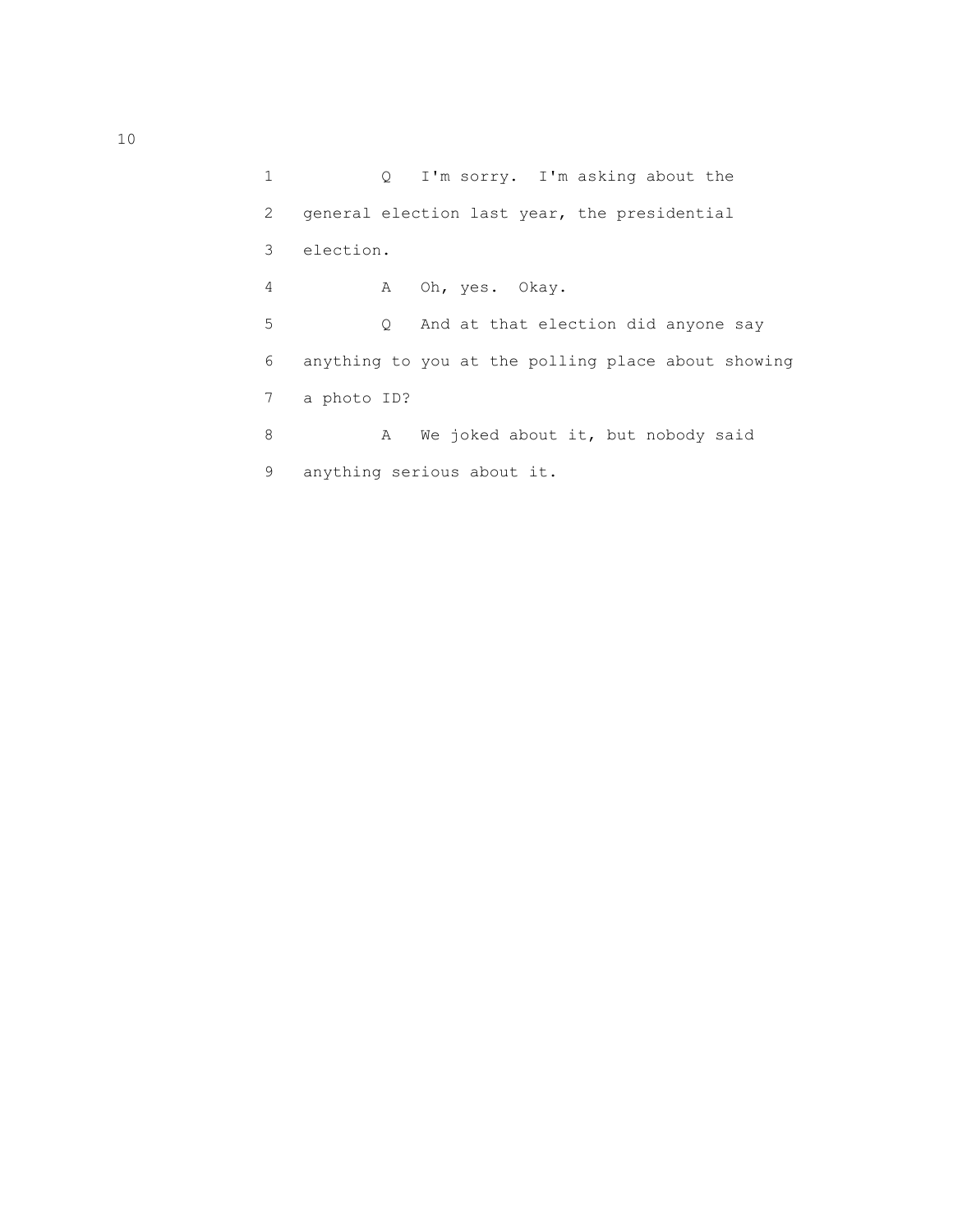| 2  | At the November 2012 election, did<br>Q             |  |
|----|-----------------------------------------------------|--|
| 3  | anyone at the polling place say anything to you     |  |
| 4  | about needing to show IDs in future elections?      |  |
| 5  | Α<br>No.                                            |  |
| 6  | Q<br>Did you know the people who were               |  |
| 7  | working at the polls at that election?              |  |
| 8  | Most of them.<br>Α                                  |  |
| 9  | Did you vote in the May 2013 primaries?<br>Q.       |  |
| 10 | May 13?<br>A                                        |  |
| 11 | I'm sorry. May of 2013 --<br>Q                      |  |
| 12 | Oh.<br>A                                            |  |
| 13 | -- in those primaries?<br>Q                         |  |
| 14 | Yes.<br>Α                                           |  |
| 15 | And at that election did anyone at the<br>Q         |  |
| 16 | polling place say anything to you about showing     |  |
| 17 | photo ID?                                           |  |
| 18 | $\mbox{No}$ .<br>Α                                  |  |
| 19 | Did anyone at the polling place give<br>Q           |  |
| 20 | you a pamphlet or other written information about a |  |
| 21 | photo ID law?                                       |  |
| 22 | No.<br>Α                                            |  |
| 23 | Have you ever served as a poll worker?<br>Q.        |  |
| 24 | Yes.<br>Α                                           |  |
| 25 | When did you do that?<br>Q.                         |  |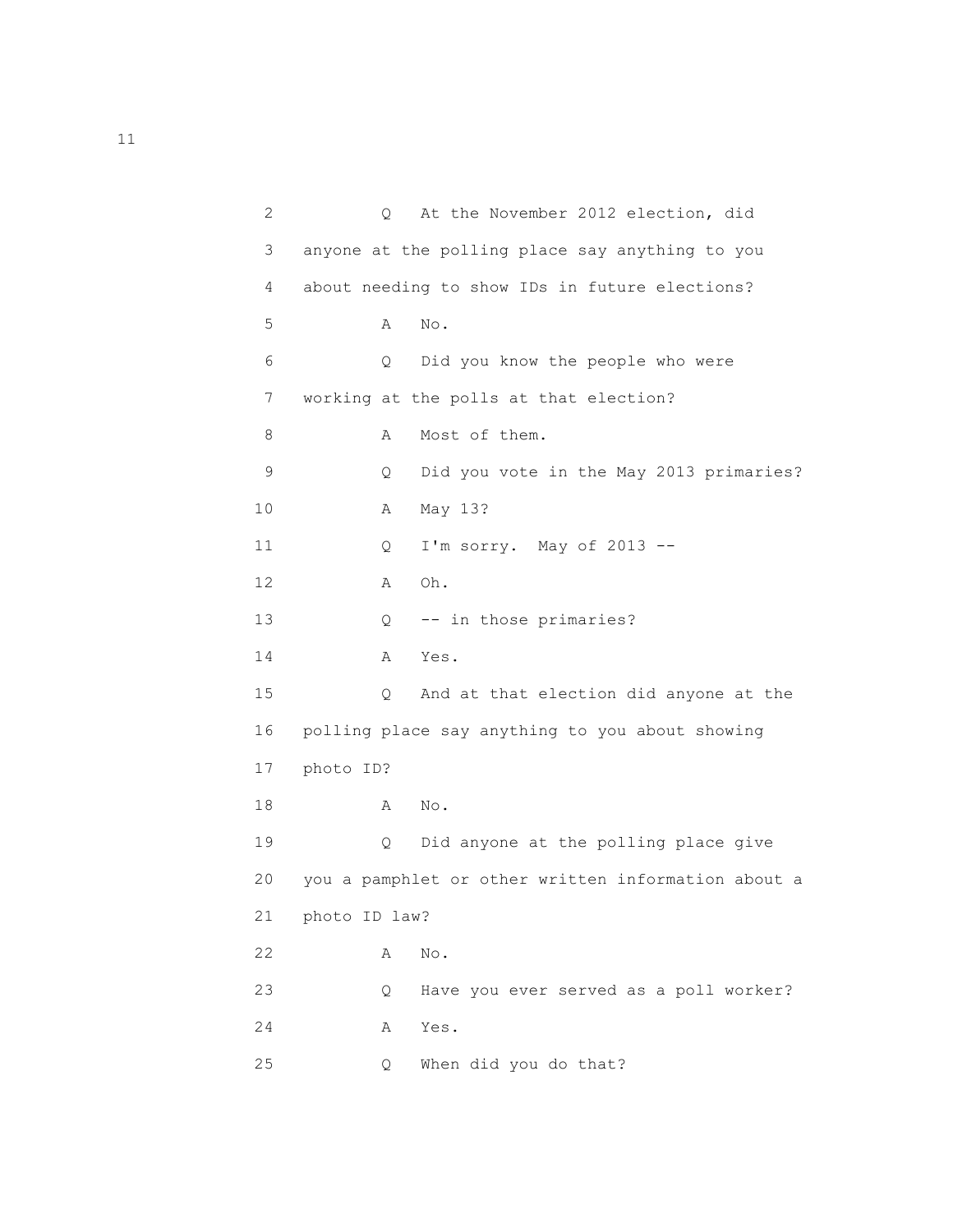1 A I did it this past primary. 2 Q In May of 2013? 3 A Uh-huh. 4 Q Had you ever done it before then? 5 A No. 6 Q And was that at the same polling place 7 where you vote? 8 A Yes. 9 Q What were your responsibilities as a 10 poll worker? 11 A Well, there's a line -- a line of 12 people. We would sit behind a table, and people 13 would pass in front of us. I was last in line. 14 And they gave me a book, and everybody's name had 15 to be written in that book with the number that 16 they were -- No. 1, on up. 17 And the person in front of me would 18 hand me a card with a voter's name written in it, 19 and then I would transfer that to the book 20 permanently and then she could vote. 21 Q Okay. Did you have to show a photo ID 22 to anybody to become a poll worker? 23 A No. 24 Q Would you be interested in continuing 25 to serve as a poll worker in this building?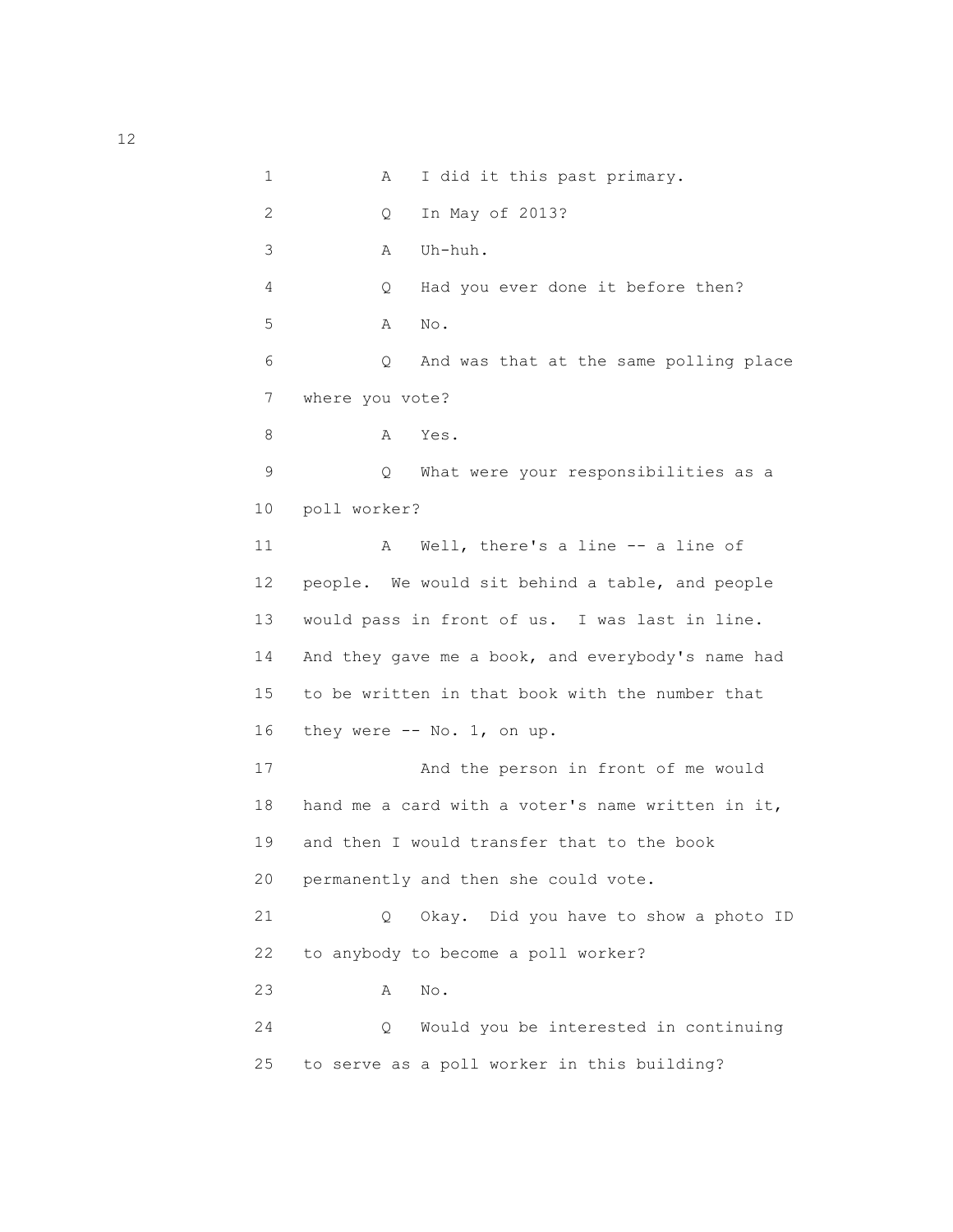1 A Sure. 2 Q Now, have you ever had a Pennsylvania 3 driver's license? 4 A Yes. 5 Q Do you have a valid driver's license 6 right now? 7 A It's not valid, but I have it. 8 Q Okay. 9 A It's expired. 10 Q And when did it expire? 11 A It expired one year after my birthday. 12 Q One year after your birth --13 A I mean -- yeah. 14 Q Was it one year after your birthday or 15 one day after your birthday that it expired? 16 A My birthday, August 31st. 17 Q Uh-huh. 18 A And I think it expired a year after it. 19 Am I wrong? 20 Q Well, I'll ask you the questions. 21 But -- 22 A I don't know for sure. 23 Q Do you know the year when your driver's 24 license expired? 25 A I thought it expired in -- we're in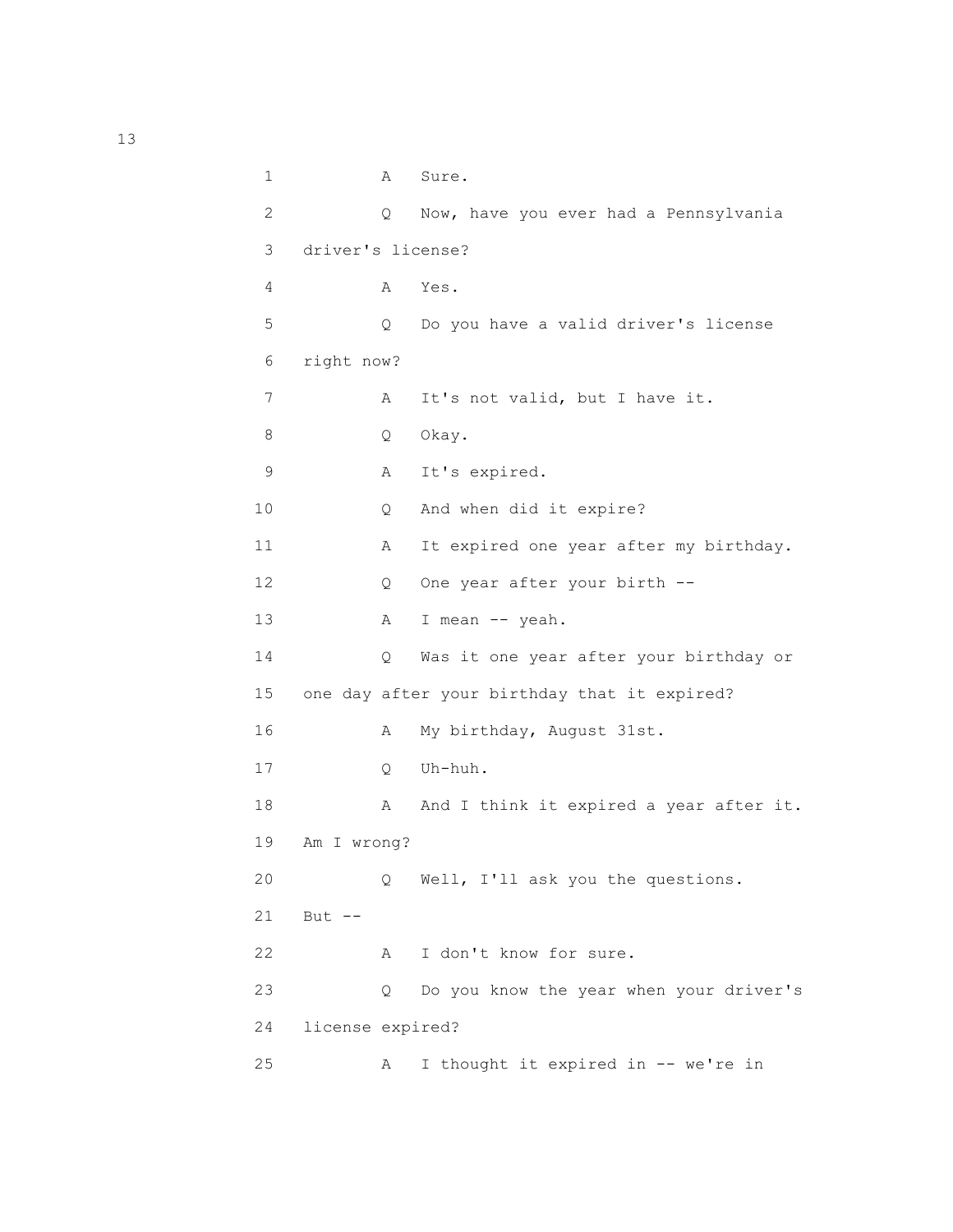```
1 \t 13 -- 12. 2 Q I'm sorry. You're saying your driver's
 3 license expired in 2012?
 4 A Yeah.
 5 Q And what's your birthday?
 6 A August 31st.
 7 Q And so do you know the date when your
 8 driver's license expired?
 9 A I really don't.
 10 Q Okay.
11 A I didn't bother.
 12 Q Okay. Would it refresh your
 13 recollection if I told you the date
 14 September 1st, 2012?
 15 A That would be the day after my
 16 birthday.
 17 Q Okay. And is it your understanding
 18 that that's the date your license expired?
 19 A I guess so. I really didn't think
 20 about it too much.
 21 Q Okay. Do you have -- but you know for
 22 sure that it is expired?
 23 A Oh, it has expired by now, yes, because
 24 it held up for me to vote.
 25 Q Okay.
```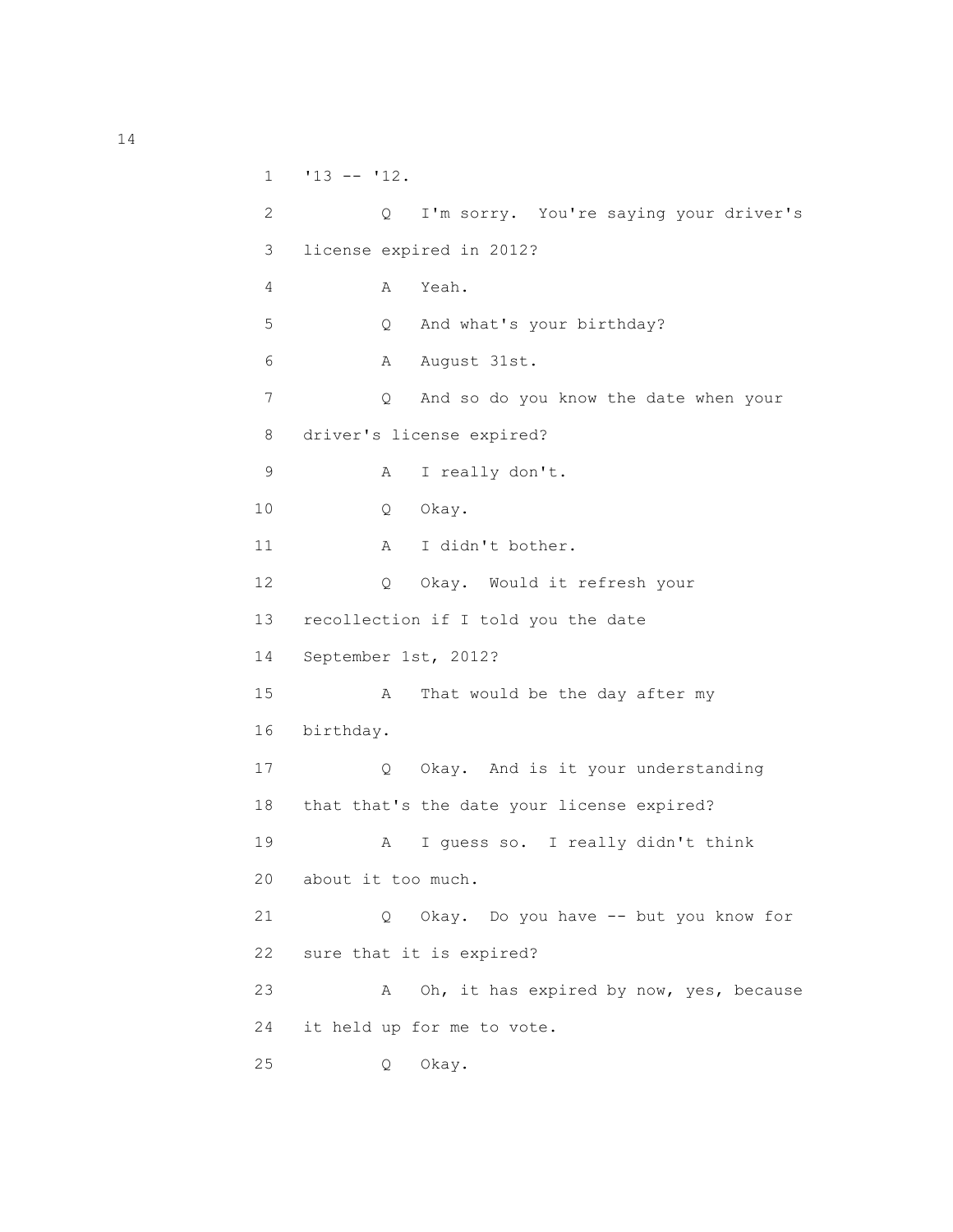1 A It was okay then, but it expired soon 2 after that. 3 Q Okay. Now, do you have any 4 understanding about how long after a driver's 5 license expires you're allowed to use it for voting 6 under the new law? 7 A Oh, excuse me. I thought you were 8 talking about expiring to use it for voting. 9 Q Okay. Could you elaborate on what you 10 mean. 11 A I'm not sure -- I can try. 12 Q Okay. 13 A You asked me -- it expired -- not -- I 14 stopped driving. And once I stopped driving, the 15 only thing I ever used my card for was to ID myself 16 at a store. 17 Q Okay. 18 A Occasionally the voting would come up, 19 but not that often. 20 Q Okay. 21 A And I thought about it expiring and -- 22 as a voting thing and not as a shopping thing. 23 Q I'm sorry. Okay. So do you know when 24 the license expired for driving purposes? 25 A For what?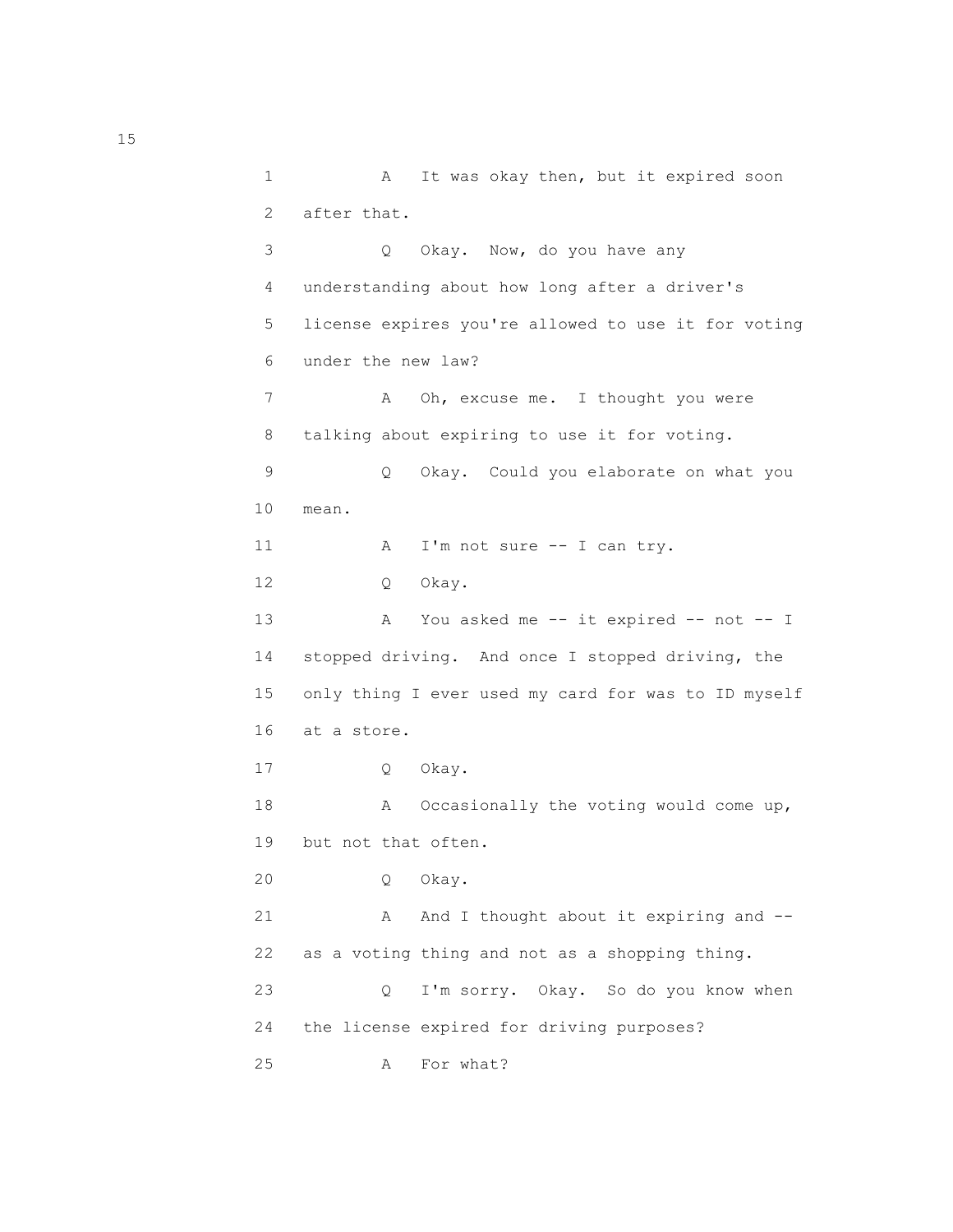1 Q For driving purposes, when the license 2 expired. 3 A I did think that it was nine months 4 after, or a year. But I didn't worry about the 5 difference. 6 Q Okay. Do you have a current U.S. 7 passport? 8 A No. 9 Q Do you have any other ID other than 10 your expired driver's license with your picture on 11 it? 12 A No. 13 Q Have you sought to renew your license 14 since it expired? 15 A I thought about renewing it to use as 16 an ID. I haven't been able to get anywhere. 17 Q Okay. When you first got that driver's 18 license, the one that's now expired, do you 19 remember where you went to get it? 20 A No. I don't even remember where I 21 lived at that point. 22 Q Okay. I don't mean your very first 23 driver's license. I mean the one that recently -- 24 the one that recently expired. 25 A I did it by -- I had to get a picture.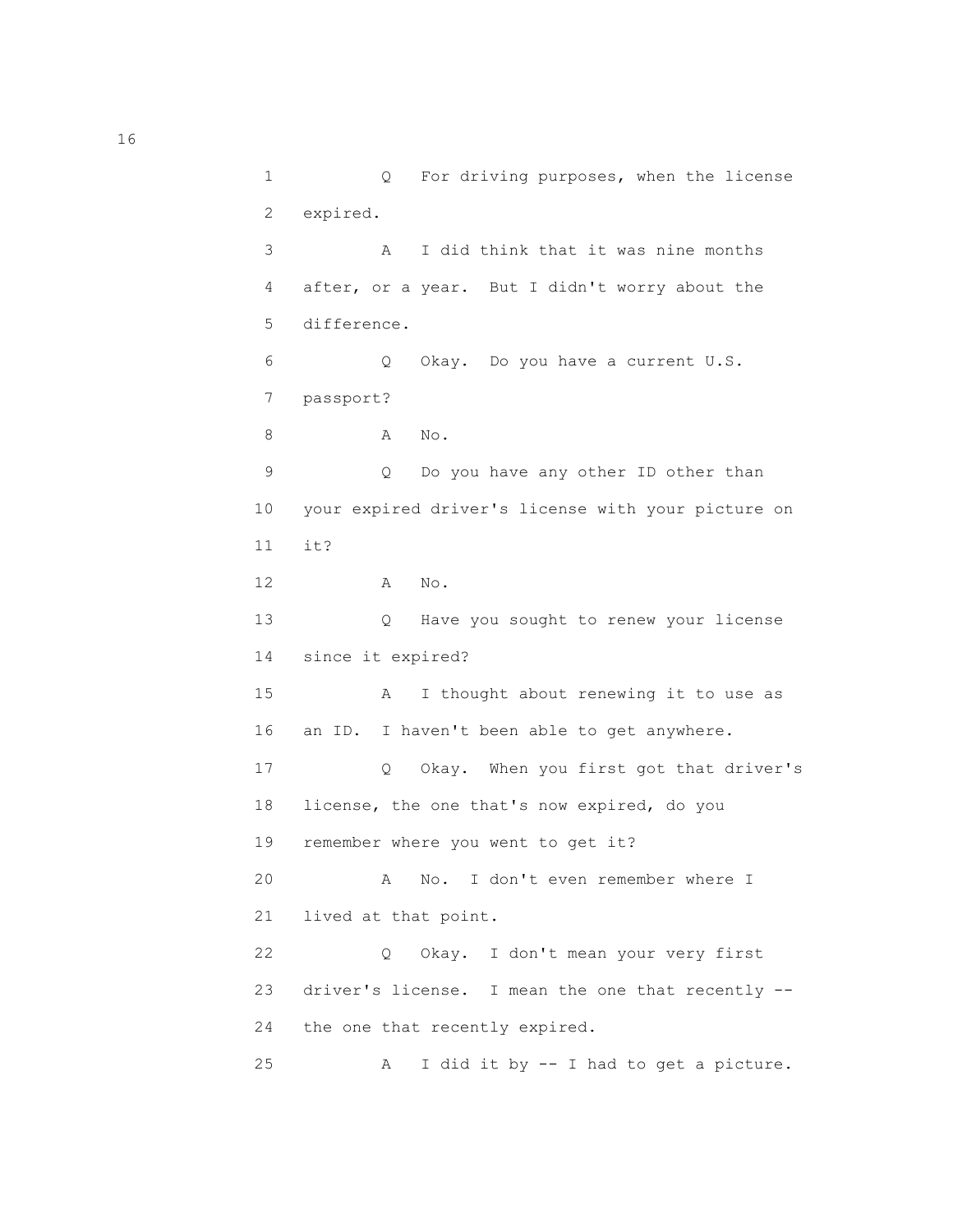1 Q Right. 2 A I went to Market Street. 3 Q Okay. And do you remember how you got 4 to Market Street? 5 A I took a bus here, and I walked from 6 Wanamaker's to the PennDOT place. 7 Q Okay. And is there a bus that travels 8 between this building and downtown Philadelphia? 9 A We have a private bus. 10 Q When you say "we have," are you 11 referring to the condo association? 12 A Am I what? 13 Q When you say "we have a private bus," 14 who do you mean? 15 A I mean the apartment house. 16 Q Okay. And do you ever ride that bus 17 now? 18 A Very rarely. 19 Q When was the last time you rode that 20 bus? 21 A I just recalled. I had a friend who 22 died a month ago. And I rode over in the bus with 23 three friends. We helped each other. The reason I 24 don't ride it is because I'm afraid to step down. 25 I'm afraid my leg will collapse. It hurts when I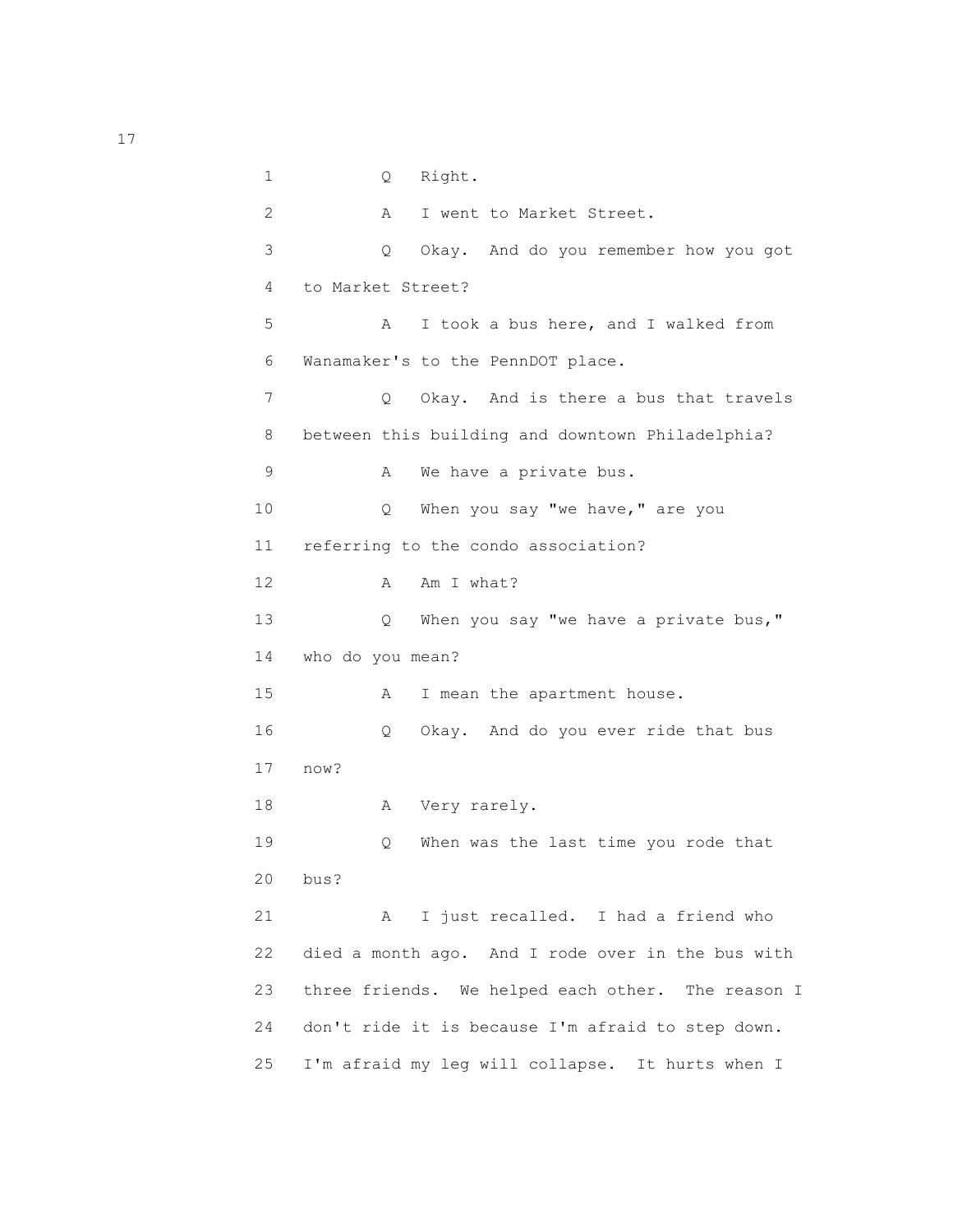1 step down. And it feels weak.

| 2               |                | But I went with the other people, and I             |
|-----------------|----------------|-----------------------------------------------------|
| 3               |                | was helped. I had to get to the Kennedy House.      |
| 4               |                | And the bus stopped for us right in front.          |
| 5               | Q.             | Have you --                                         |
| 6               | Α              | Coming back I took a -- a taxi cab.                 |
| 7               | Q.             | Okay. Have you ridden that bus -- do                |
| 8               |                | you remember any other times you've ridden that bus |
| 9               | recently?      |                                                     |
| 10              | Α              | I had a doctor's appointment. I was                 |
| 11              |                | afraid to take it. I took a cab. No. That was       |
| 12 <sup>°</sup> | the last time. |                                                     |
| 13              | Q              | Do you ever ride a SEPTA bus or subway              |
| 14              | train?         |                                                     |
| 15              | A              | I can't get to them.<br>No.                         |
| 16              | Q              | Do you ever use paratransit?                        |
| 17              | Α              | No.                                                 |
| 18              | Q              | When you see a doctor, how do you get               |
| 19              |                | to a doctor's appointment?                          |
| 20              | Α              | With difficulty. I usually call a cab.              |
| 21              | Q              | Do you remember the last time you took              |
| 22              |                | a cab to a doctor's appointment?                    |
| 23              | Α              | Clearly.                                            |
| 24              | Q.             | And when was that?                                  |
| 25              | Α              | Oh, it was about a month ago.                       |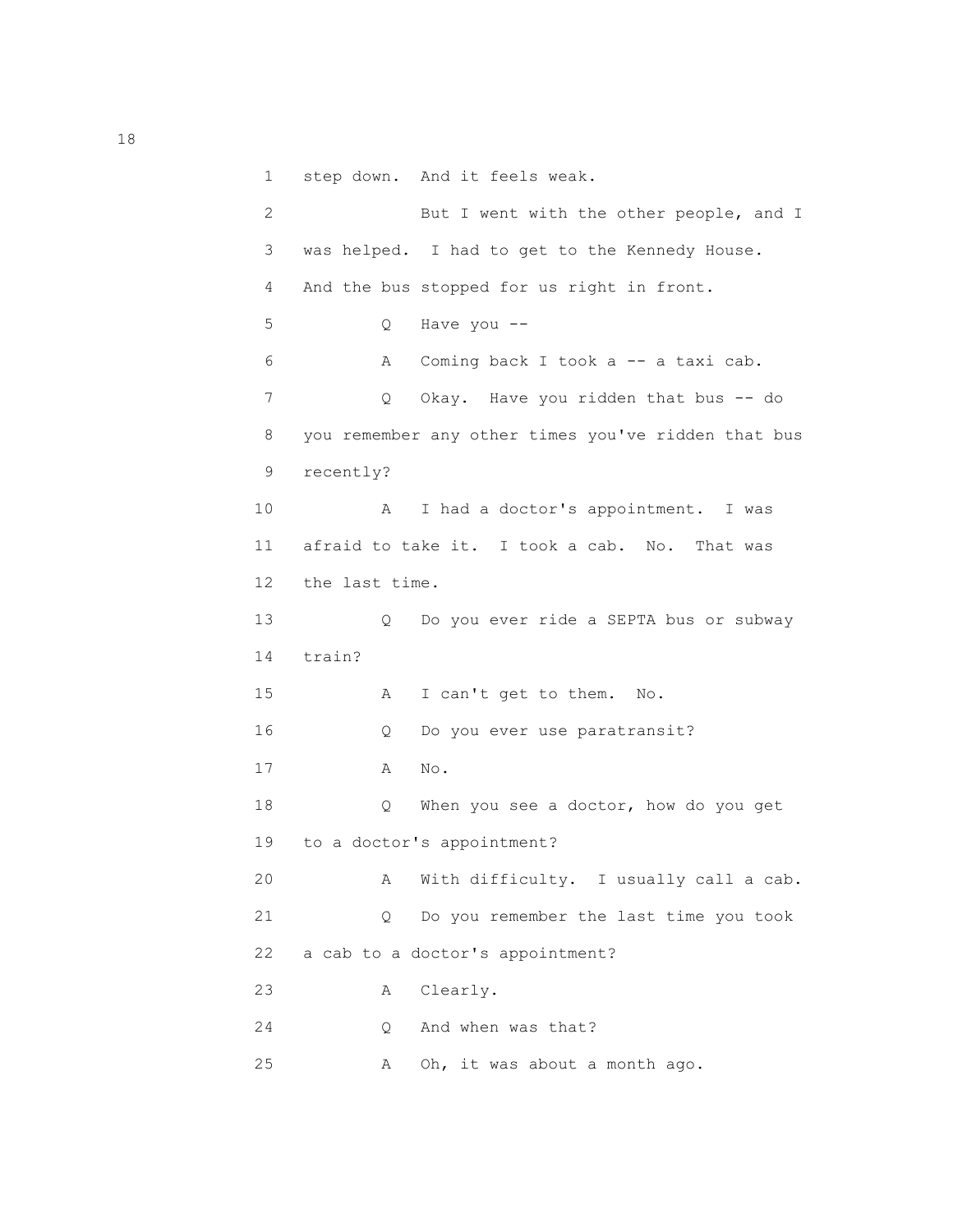1 Q Okay. 2 A I went to the eye doctor. And he gave 3 me a new prescription. 4 Q Do you -- sorry. 5 A I went out to get a cab to come home, 6 and a young girl opened the door for me. She was 7 there to open and close the doors. And I said to 8 her, I guess I have to walk up to Walnut Street. 9 She said, You're not walking anywhere. 10 And she said, You just stay right here. I'll go 11 get it for you. 12 I said, can you leave your job? 13 Don't worry. 14 She was very lovely. She did bring me 15 back a cab. 16 Q Do you remember how much it cost to 17 take that taxi? 18 A Yes. It cost me \$15 each way. 19 Q And have you gotten that new 20 prescription filled? 21 A No. 22 Q Why not? 23 A I have no way of getting over to get it 24 done. I thought my son was going to come in, and 25 he does come every two weeks. And I figured he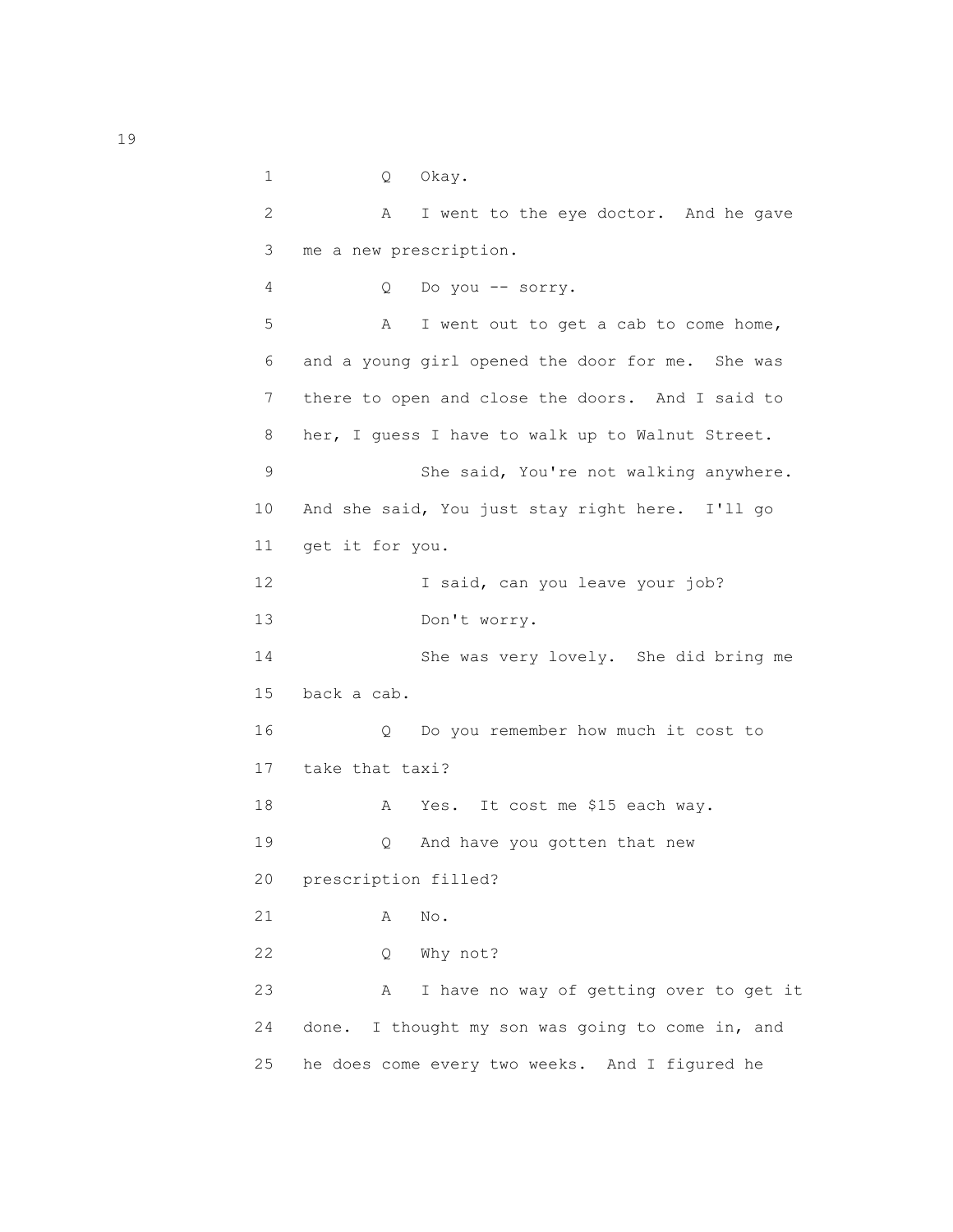1 could take me.

 2 But we ran into another problem. Where 3 would he park? And no one to come back and get 4 me -- it got awfully complicated. There's no place 5 to park in town; and if he took me in the bus, 6 which he could, to help me, I have to walk two 7 blocks. I'm not sure I could do that -- two and a 8 half blocks. 9 So I've just kind of sat with the 10 prescription. I haven't gotten it done yet. 11 My world is getting a little smaller. 12 Q How far do you typically -- well, let 13 me ask you this way: Do you ever get rides places 14 in a car from one of your family members or 15 friends? 16 A Friends -- I have one friend that 17 drives. 18 Q And how far do you typically travel by 19 car when you go places? 20 A I guess as far as the suburbs. 21 Q Would you be able to ride in a car to 22 Harrisburg and back? 23 A No. 24 Q And if you could do your best to tell 25 me, about how many times in the last six months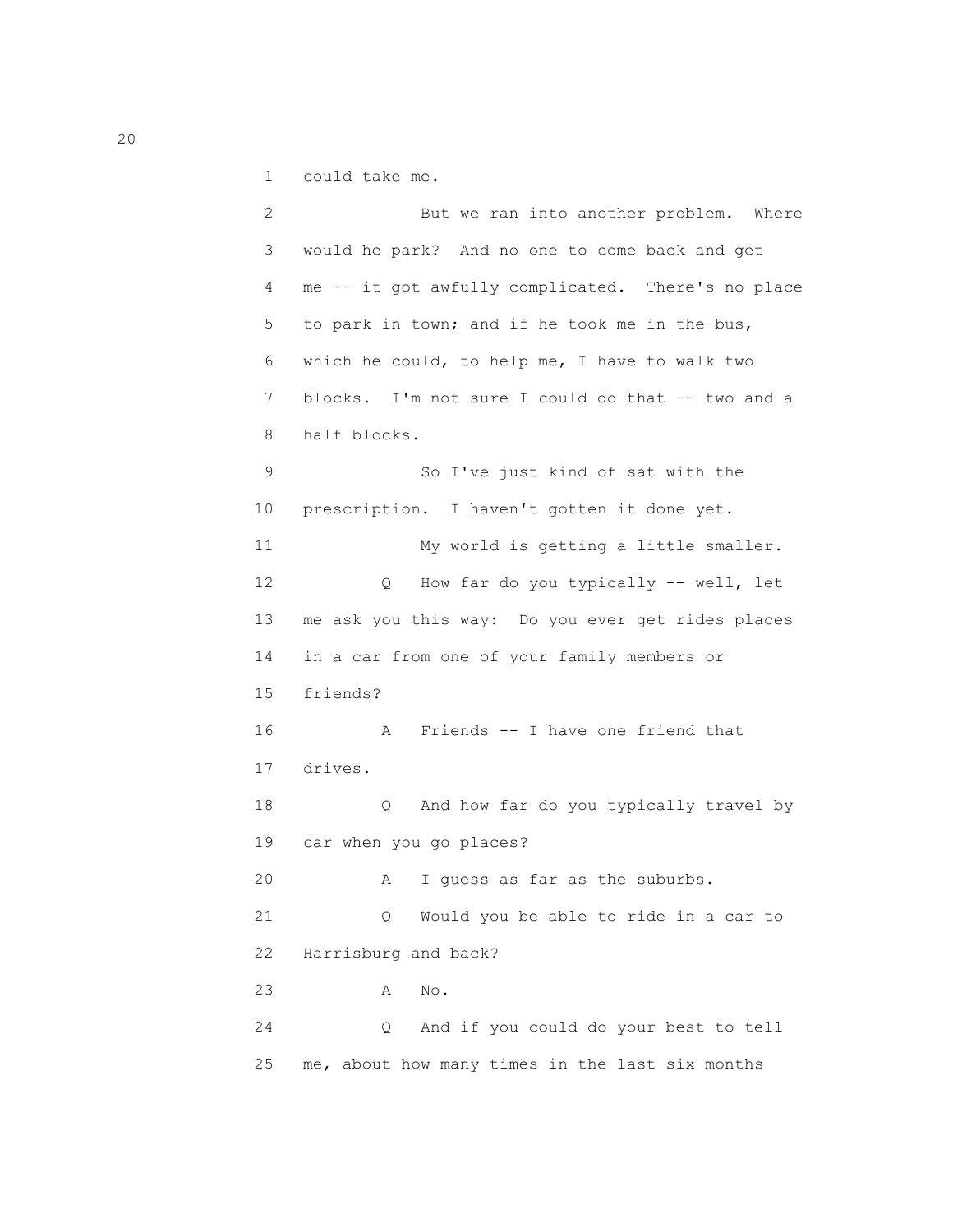1 have you gone somewhere other than a doctor's 2 appointment by vehicle? 3 A Other than the funeral, I don't think I 4 have. 5 Q Now, if you had to go to the PennDOT 6 driver's license center at 8th and Arch to get 7 photographed for a new ID card, how would you feel 8 about doing that? 9 A I don't know if I'd be able to do it. 10 Q And why not? 11 A Well, the bus won't take me there. 12 Just drop me off at Wanamaker's -- if I could get 13 in the bus. Say people were going that knew me and 14 could help me in and out, but then how would I 15 get -- how would I walk that far? That's far for 16 me. I don't even walk around the store anymore. 17 No, I couldn't do it. I'd have -- 18 maybe take a cab. But then I'd have to come out 19 and try to find one to get back. 20 I don't think I'd bother. 21 Q Well, what if you had to choose between 22 getting your picture taken at 8th and Arch and 23 not voting in the next election; what would you 24 choose?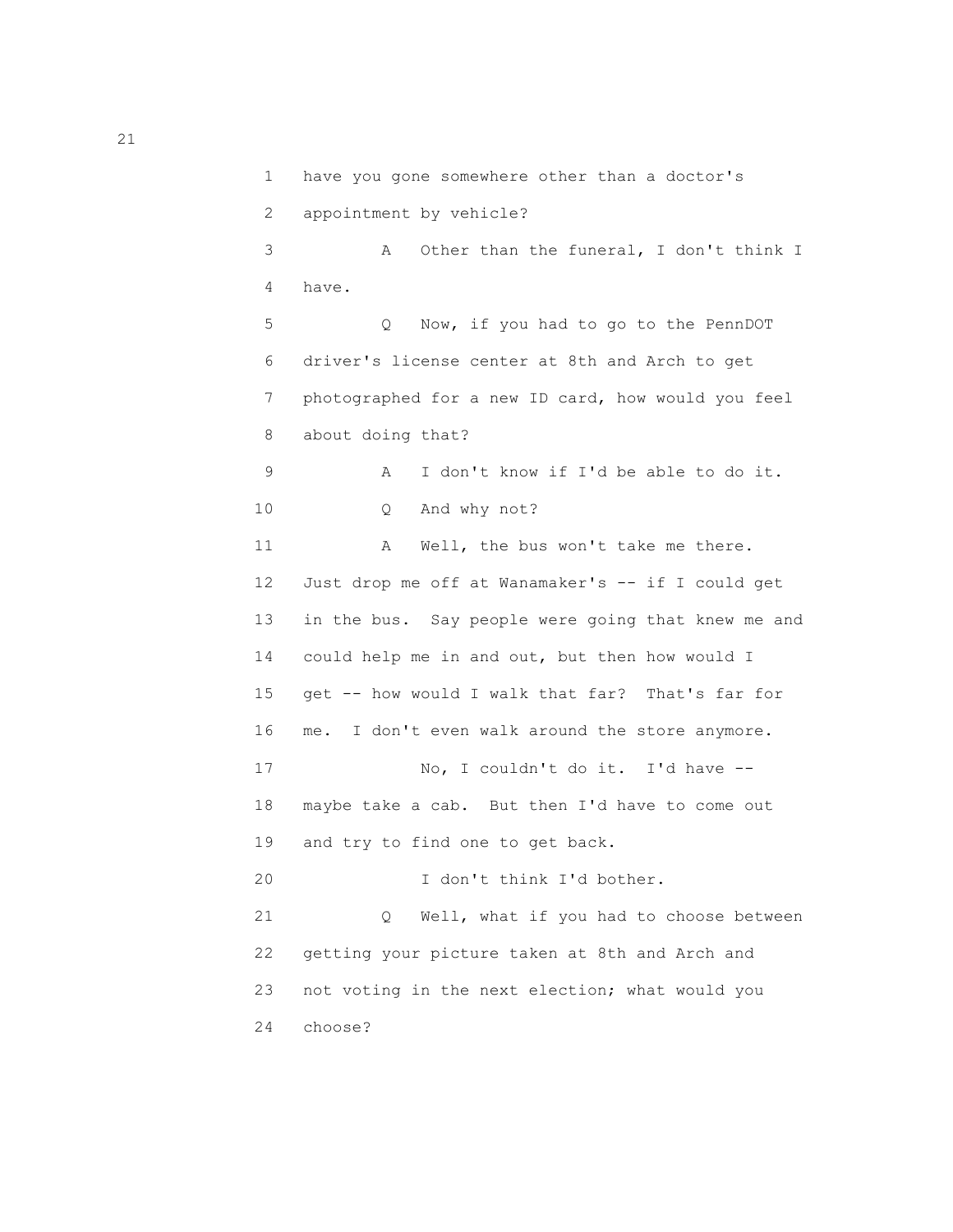| 9  | Α                      | I think I wouldn't bother.                      |
|----|------------------------|-------------------------------------------------|
| 10 | Q.                     | You wouldn't bother -- what?                    |
| 11 | Α                      | Going.                                          |
| 12 | Q                      | Going to PennDOT or going --                    |
| 13 | A                      | Get my picture taken. I just wouldn't           |
| 14 | vote.                  |                                                 |
| 15 | Q                      | Okay. Now, can I also ask you where --          |
| 16 |                        | where do you get groceries?                     |
| 17 | A                      | Downstairs. We have a supermarket.              |
| 18 | Q                      | And what about other shopping? How do           |
| 19 | you do other shopping? |                                                 |
| 20 | A                      | Catalogs.                                       |
| 21 | $\circ$                | Now, have you heard anything about ID           |
| 22 |                        | cards for people who are ineligible for regular |
| 23 | PennDOT ID cards?      |                                                 |
| 24 | Α                      | No.                                             |
| 25 | Q.                     | Have you ever heard of something called         |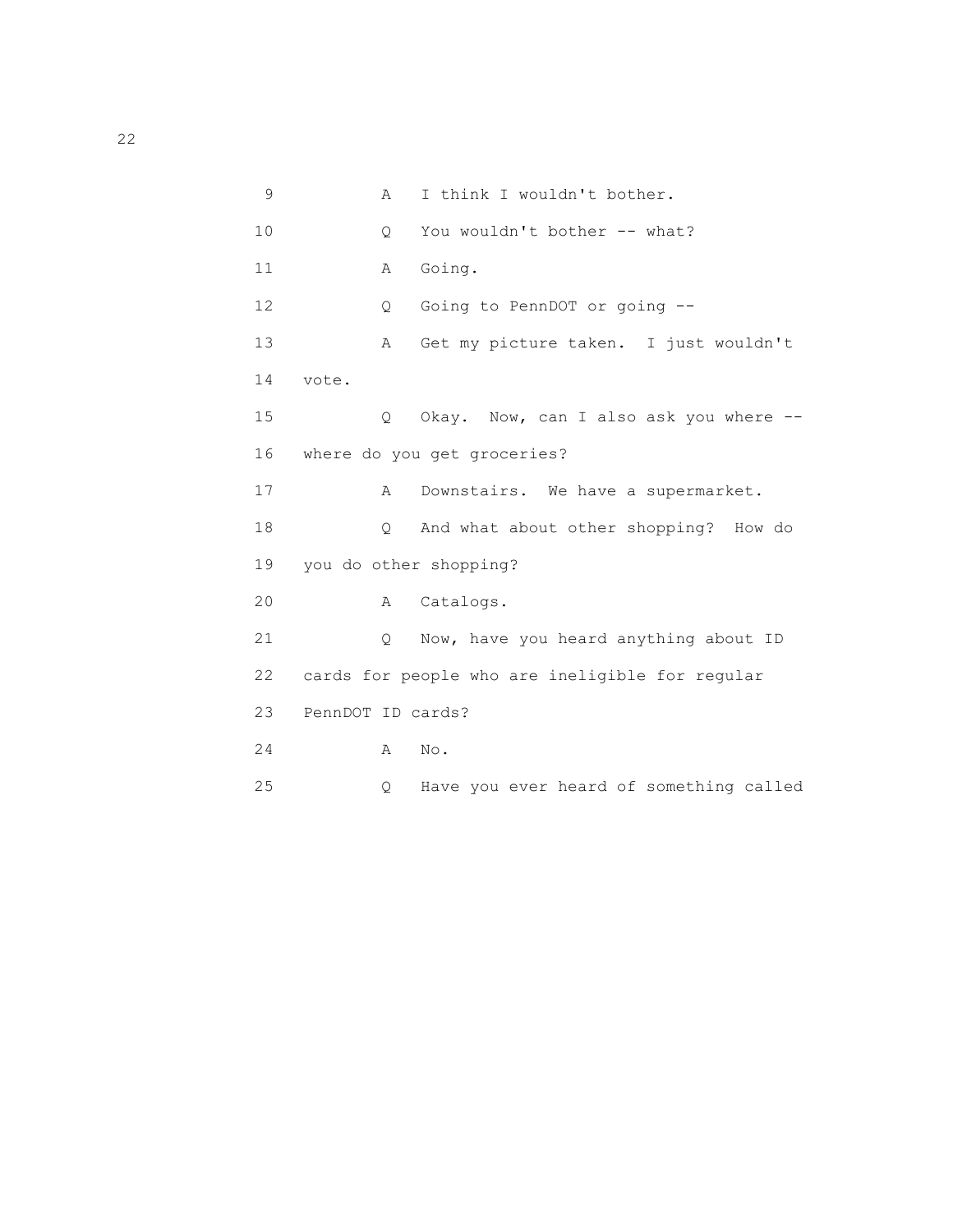```
 1 the Department of State ID card?
 2 A No.
 3 Q And have you heard anything about some
 4 way to renew your PennDOT ID without getting your
 5 picture retaken?
 6 A No. I -- I can't imagine that.
7 Q Is voting important to you,
 8 Ms. Pripstein?
 9 A Voting is very important to me.
 10 Q Why is that?
11 A That's -- that's what the country is
 12 based on, being able to vote. It's a privilege.
 13 And I'm willing to give up some privileges because
 14 I'm getting old, but I don't want to give that up
 15 yet.
 20 Q It's a little bit after noon, so good
 21 afternoon, Mrs. Pripstein.
 22 A Good afternoon.
 23 Q Again, my name is Kevin Schmidt. I
 24 just have a few follow-up questions.
 25 Ma'am, you just testified that voting
```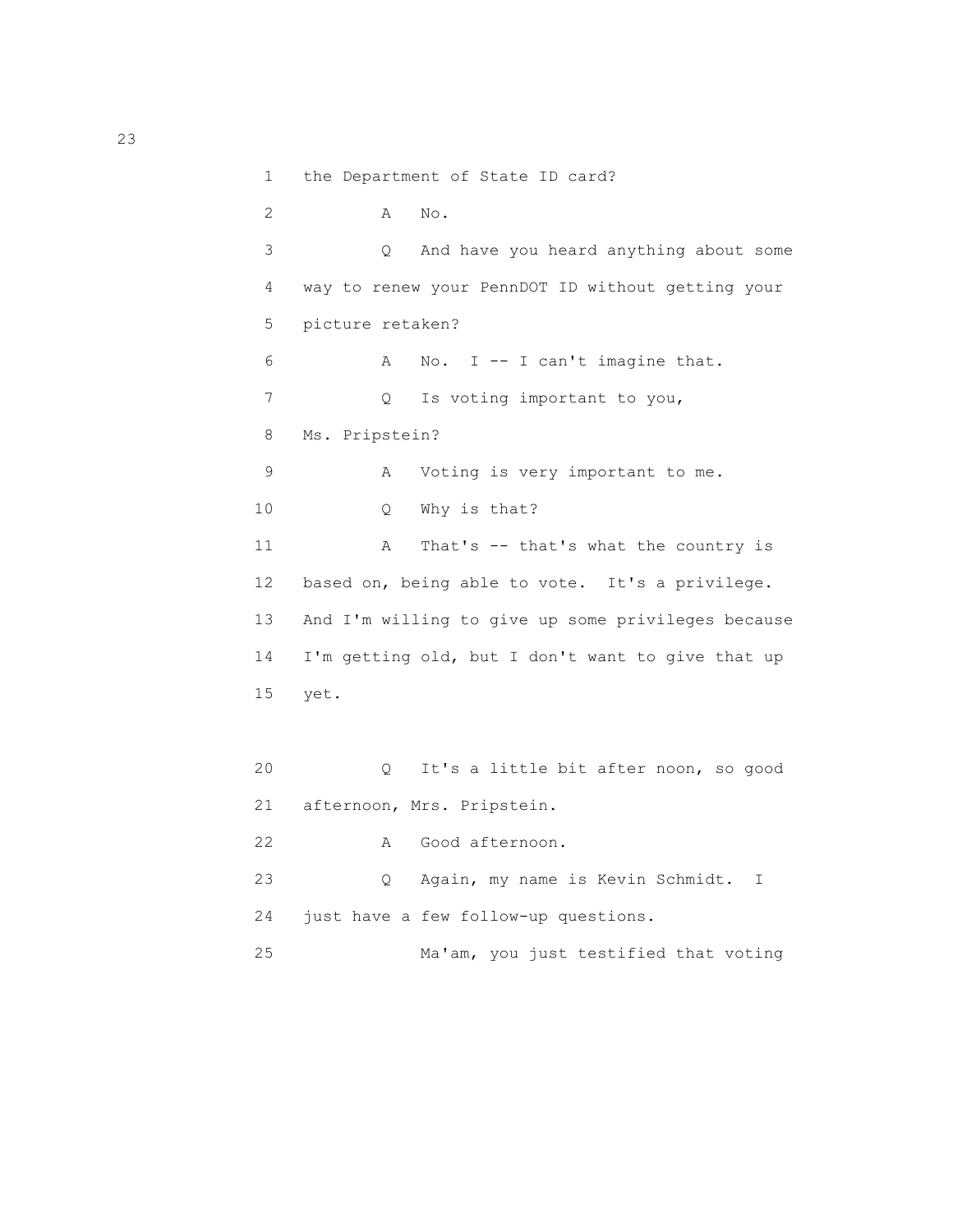1 is important to you. Would it be important enough, 2 if you needed to go to PennDOT, to ask your friend 3 who gives you rides to the suburbs to take you 4 there? 5 A We only went to the suburbs once 6 because we were going out to dinner, four ladies, 7 and she was driving. 8 No. I find it difficult to ask for 9 favors, very difficult. 10 Q If you asked her, do you think she 11 would take you there? 12 A In a minute. 13 Q You said that despite voting being very 14 important to you, you wouldn't vote in the next 15 election if you had to go to PennDOT to get a new 16 photo? 17 A I'd like you to come back and ask me 18 that when you're 93. 19 Q But you agree with me that's what you 20 testified to; correct, ma'am? 21 A I did testify to that. But I can't 22 tell you what happens to you -- things do get less 23 important. Things that you thought you'd -- you 24 never would be able to do without get a little bit 25 less important to you.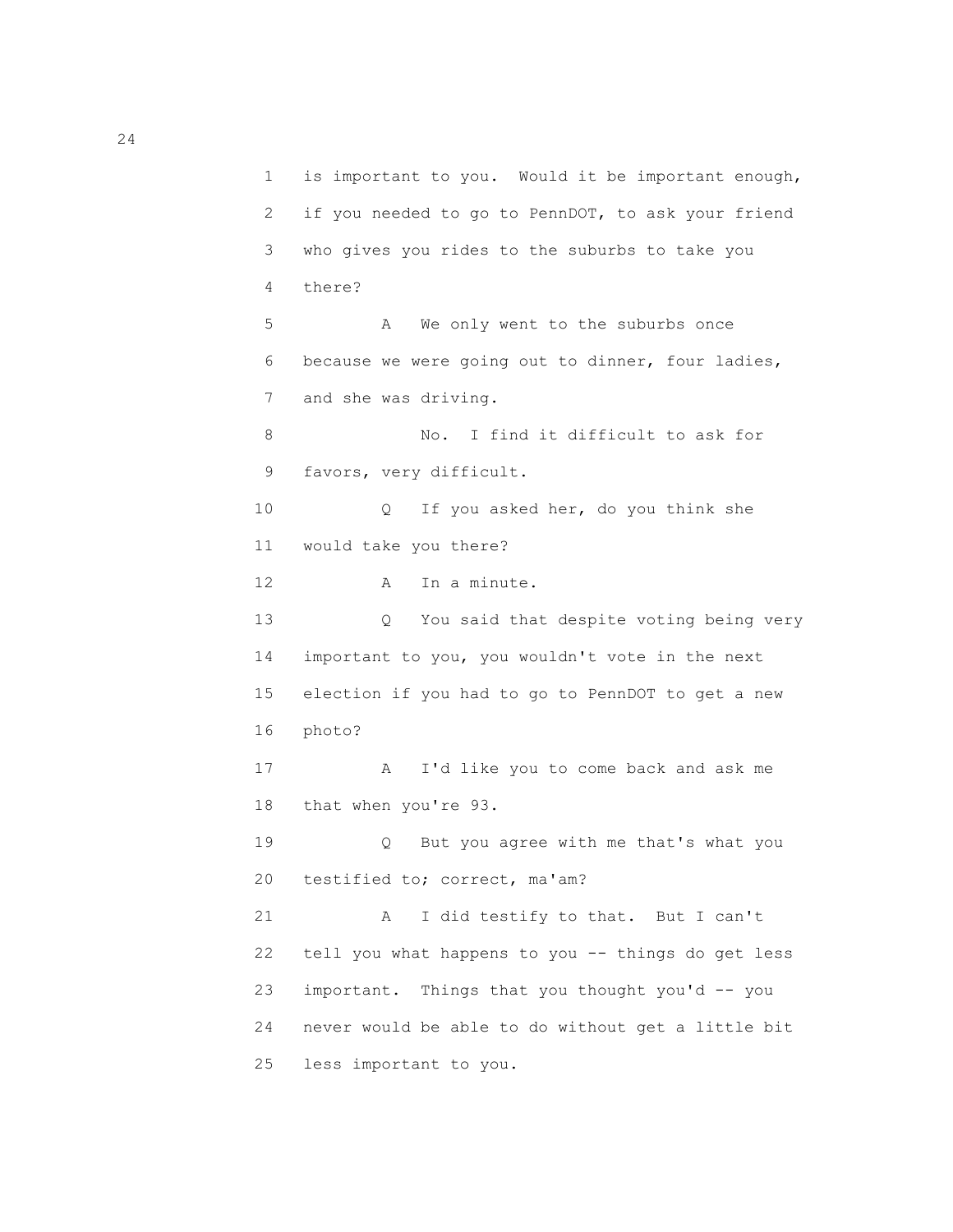1 Q So are you saying that voting is a 2 little less important to you now? 3 A I suppose it's less important than when 4 I was 50, 60, 40 and when I was 20. 5 Q Right. 6 A But it is -- it is a part of my life, 7 and it's one of the few things I thought I'd always 8 do. 9 Q And you testified earlier that you 10 haven't made any efforts to renew your driver's 11 license. 12 Have you tried to surrender it? 13 A No. I -- I thought I -- you know, 14 nobody really looks at the age. They say, "I want 15 to see some ID, who you are." And you show it to 16 them. I wouldn't do it against the law -- I don't 17 think. But -- no. 18 Q Nah, nobody expects you --19 A Nobody. But I was -- I kept it -- why, 20 I can't tell you, but I did. 21 Q But have you tried to renew your 22 driver's license, ma'am? 23 A I don't want to drive anymore. 24 Q Okay. Have you tried to surrender it 25 so that you could get a photo ID that's not for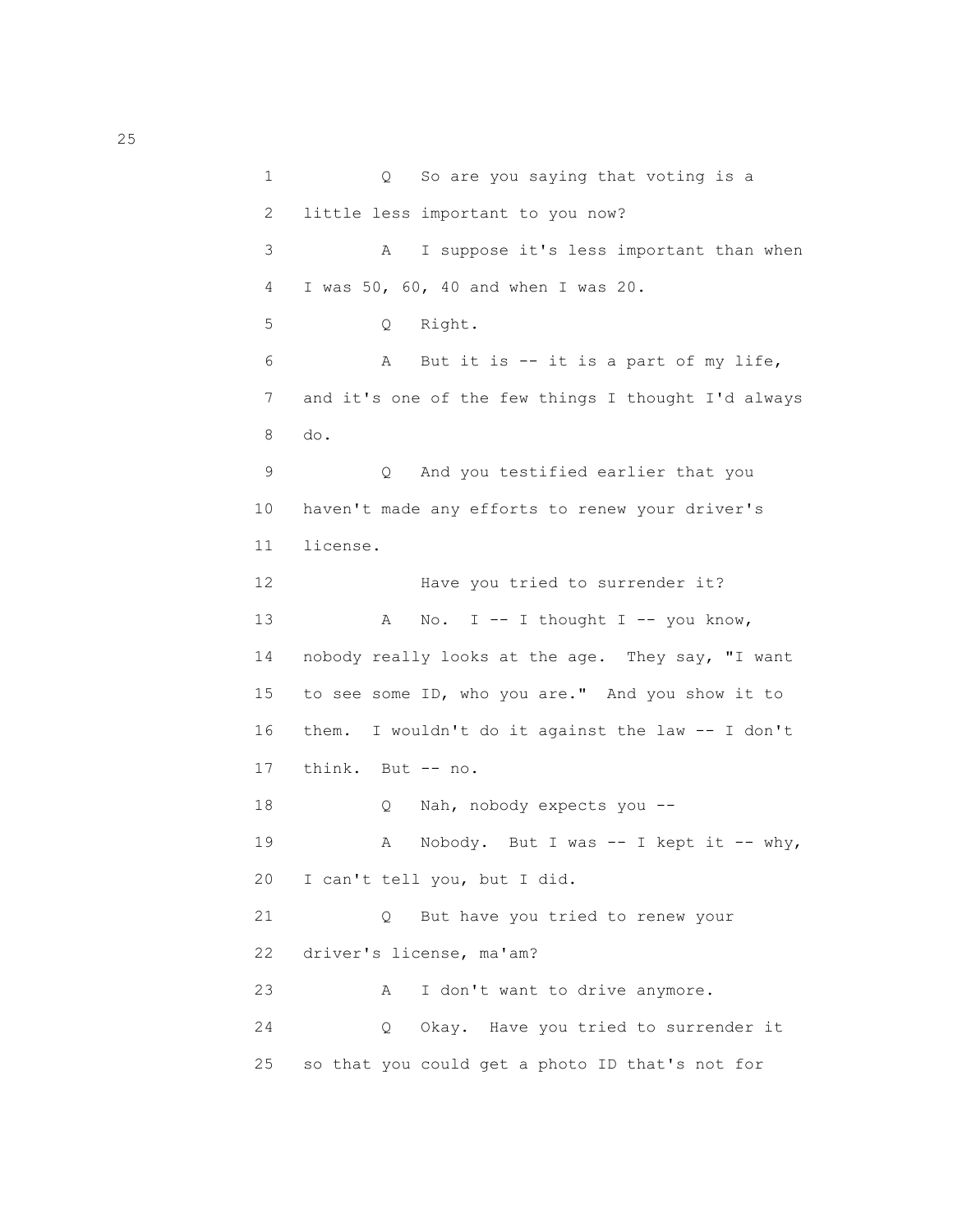1 driving purposes but would still serve for your 2 shopping, for example? 3 A I don't understand -- oh, well, I use 4 my Visa card for that. 5 Q Okay. Let me -- 6 A I can't think of any reason -- 7 Q Are you aware that PennDOT offers a 8 photo ID for nondrivers, so that you can use it to 9 identify yourself? 10 A Yes, yes. 11 Q Would you be interested or have you 12 made any efforts to try and get one of those IDs, 13 ma'am? 14 A I'd be interested, but I haven't made 15 an effort. 16 Q And would you be interested in 17 contacting PennDOT to see if you could do that by 18 mail? 19 A By mail? A picture? No. I didn't 20 think that was possible. 21 Q Have you ever called PennDOT to ask? 22 A No. I wouldn't know how to do it. I 23 mean, but not by mail. How would you take a 24 picture by mail? 25 Q Let me ask you this, ma'am: If you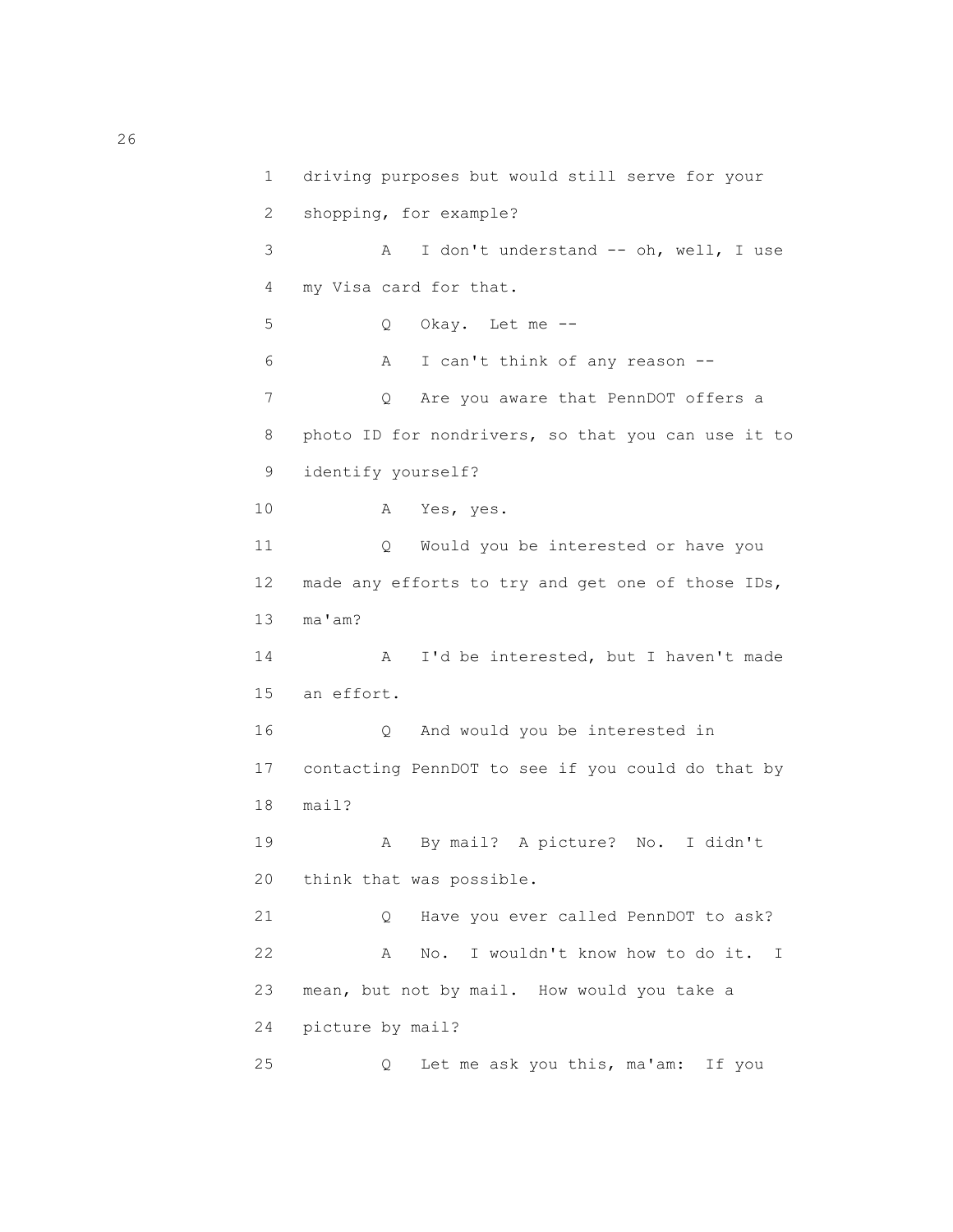1 could do it, would you be willing to find out how 2 to do it from PennDOT? 3 A Yeah. I don't have anything against 4 PennDOT. 5 Q Do you have any problem calling them? 6 Are you able to call? 7 A Am I able to call? 8 Q Yes. Do you have a telephone? 9 A I have a telephone. 10 Q And would you have any problem reaching 11 out to them to get information about trying to 12 renew your license? 13 A Sometimes hearing problem, but that's 14 it. 15 Q Okay. But that's it? 16 A That's it. 17 Q Okay. Now, you testified, ma'am, that 18 your apartment complex has its own transportation? 19 A I don't know if it's six days a week or 20 five days a week -- six, I guess. I know that they 21 don't go on Sunday. They make a turn. 22 0 And it's a bus? 23 A A bus. 24 0 And --25 A And I was all right with it after -- I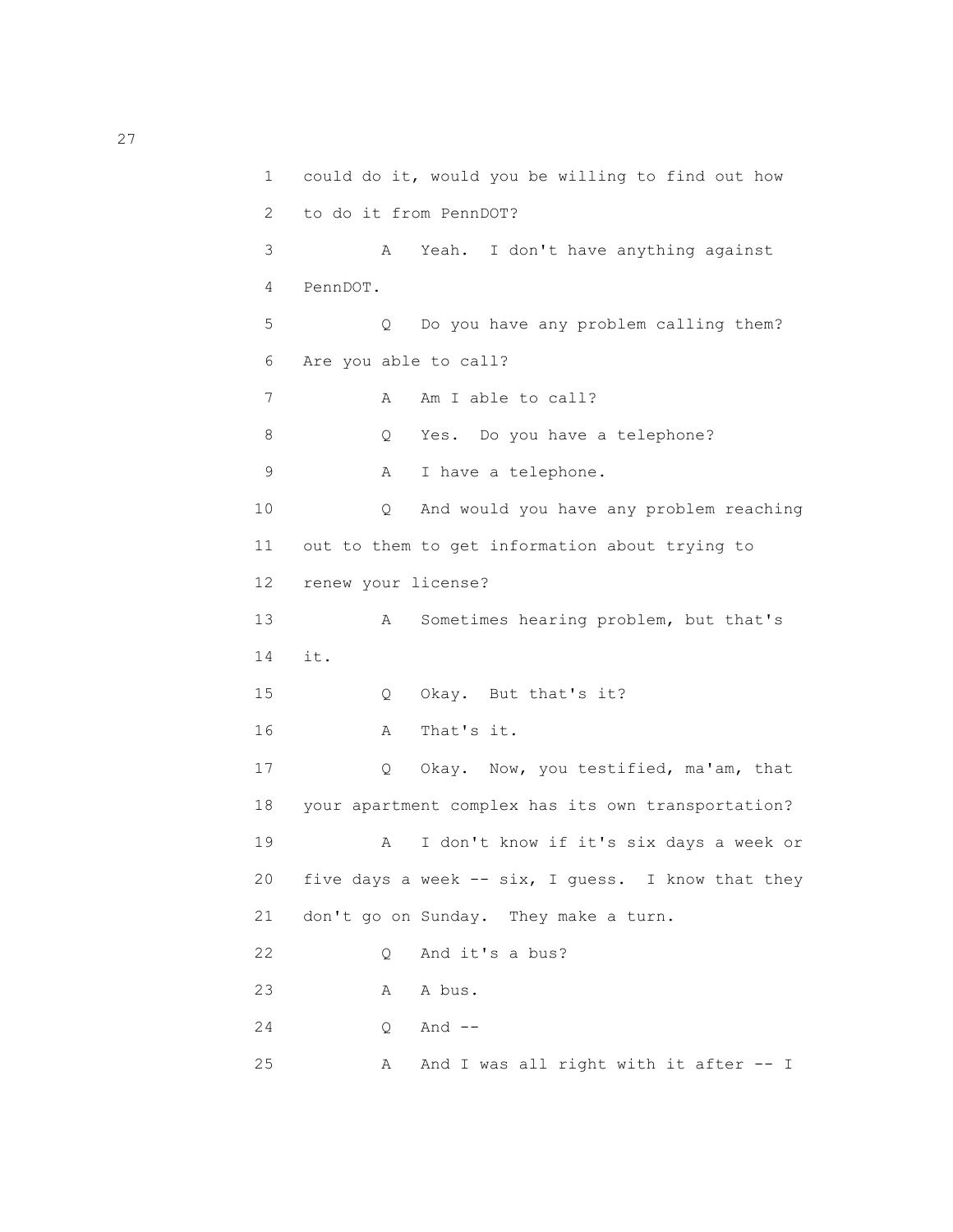1 thought I was after I gave up my car. But when the 2 leg started up, I was afraid to put my leg down. 3 If felt like it was going to collapse. 4 Q Okay. Does the driver help you in and 5 out of the bus? 6 A They're not supposed to. I don't 7 honestly know. They're not supposed -- they're not 8 supposed to. They are not supposed to. 9 And yet, I heard of one that almost got 10 fired because he helped a lady get out; she 11 couldn't get out. She had the same trouble. 12 Somebody on the bus reported her -- reported him. 13 I can't understand it. So I don't know. I 14 can't -- I guess I just can't answer that. 15 Q In your past experiences, has any 16 driver helped you on or off the bus? 17 A No. 18 Q Okay. And does that bus -- will that 19 take you to a specific destination, meaning if you 20 give them the address, they'll take you there? 21 A No. 22 Q Where will the bus take you? 23 A It goes down Market Street, around City 24 Hall. It stops at what used to be Wanamaker's -- 25 whatever it is now -- and comes back up JFK. It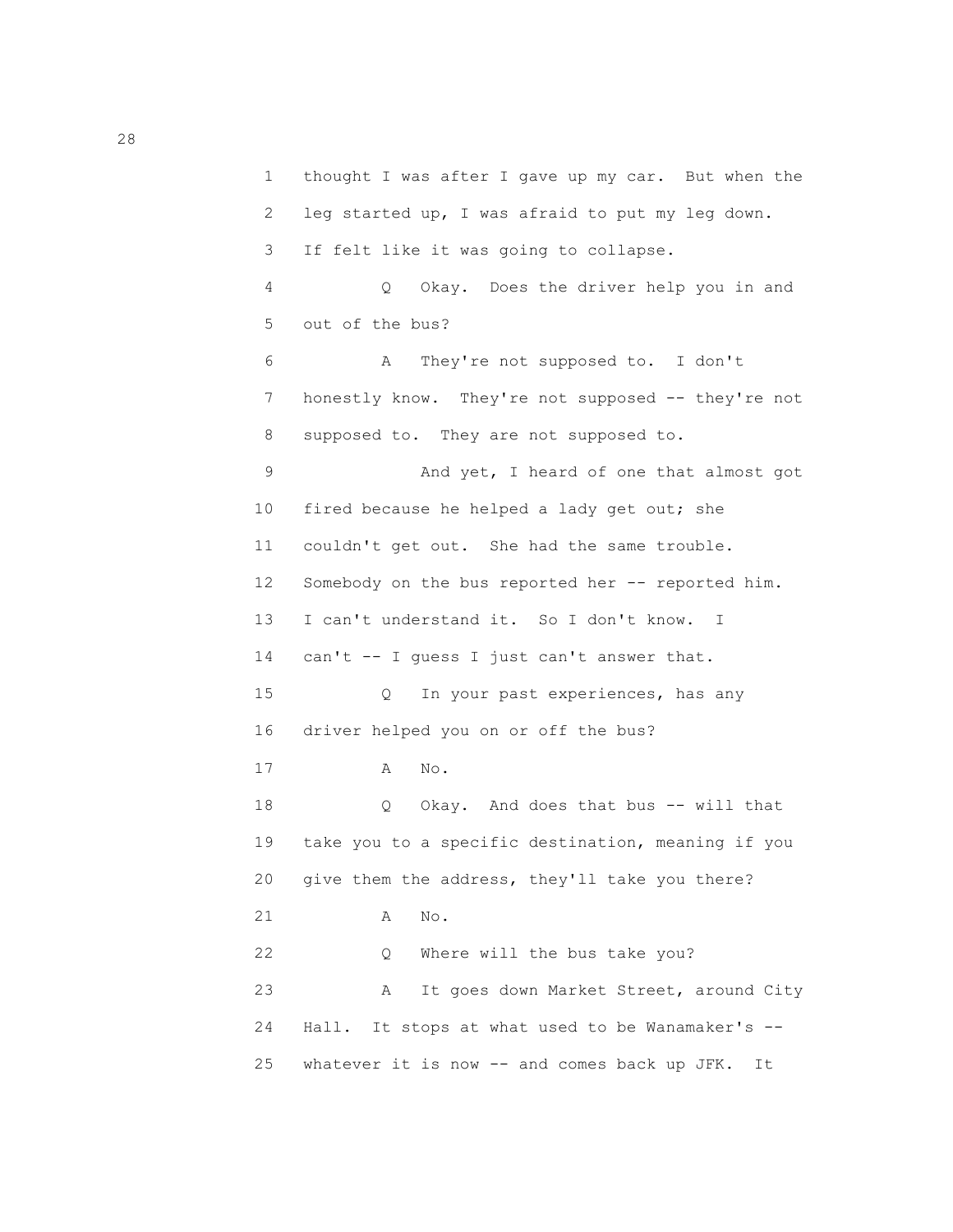```
 1 makes stops on the corner at JFK, on the cross
 2 streets. And then it somehow goes past the museum
 3 to get home.
 4 Q Now, ma'am, you talked about --
 5 A Takes a half hour.
 6 Q Half an hour?
 7 You talked about using an ID to go
 8 shopping earlier. Is that a photographic
 9 identification card that you use?
 10 A No. I think I was thinking of a Visa.
 11 Q Okay. So when you purchase things, you
 12 use your Visa card?
 13 A (Nods head.)
 14 Q Okay. And do you shop anywhere else
 15 other than the grocery store in your apartment
 16 complex here?
17 A I was just thinking about my credit --
 18 go ask them. I guess -- where else do I shop? I
 19 don't go to Macy's anymore. I get a lift when my
 20 son comes in. He takes me to Trader Joe's.
21 No. I've got the restaurant
 22 downstairs, the bank -- I've got every --
 23 everything is right here.
 24 Q How often does your son come in to take
 25 to you Trader Joe's or anyplace else?
```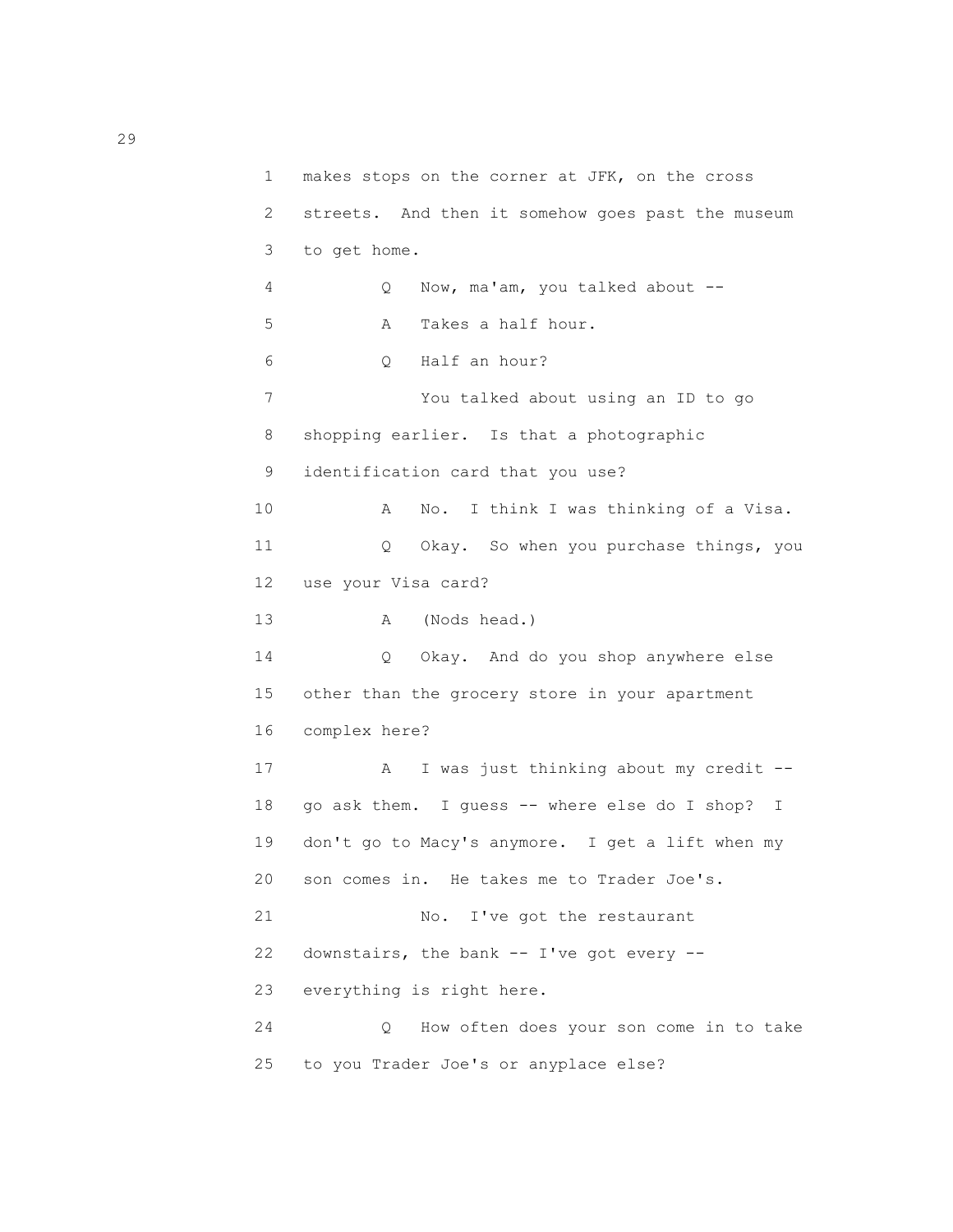| $\mathbf 1$ | Well, we thought we were going to do it<br>A      |
|-------------|---------------------------------------------------|
| 2           | every other week. It did work out -- almost that  |
| 3           | way. Sometimes he can't make a week. And he comes |
| 4           | and stays overnight.                              |
| 5           | How old is your son?<br>Q.                        |
| 6           | 63.<br>$\mathbb A$                                |
| 7           | So is it fair to say he comes every<br>Q.         |
| 8           | other week to see you?                            |
| 9           | I guess it's fair.<br>Α                           |
| 10          | Okay. Ma'am, what's the furthest<br>Q.            |
| 11          | you've traveled in the last year?                 |
| 12          | I didn't even get to Florida. I<br>Α              |
| 13          | went -- oh, I went -- my son picked me up. I went |
| 14          | to Bard College to see my grandson married. I     |
| 15          | said, "I can't do it. I can't do it. I just can't |
| 16          | do it." And I did it.                             |
| 17          | Where is Bard College, ma'am?<br>Q.               |
| 18          | New York State.<br>А                              |
| 19          | Okay. And how long of a ride was that?<br>Q.      |
| 20          | Endless. I honestly don't know.<br>А<br>I         |
| 21          | think around five hours.                          |
| 22          | And did you do that drive all in one<br>Q.        |
| 23          | trip?                                             |
| 24          | Did you ever go with my son?<br>Α                 |
| 25          | I can't say that I have.<br>Q.                    |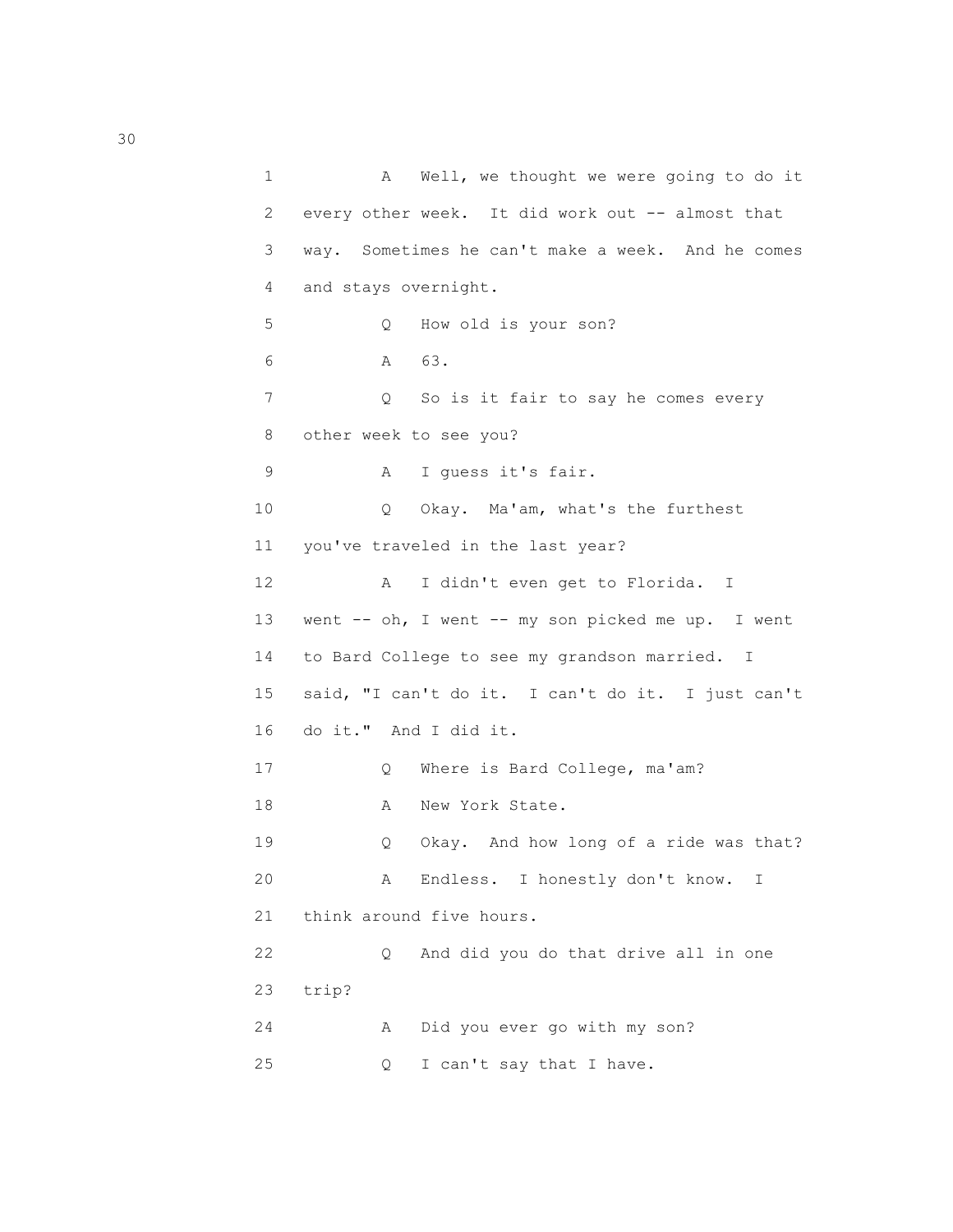1 A We sure went all one way -- all one. 2 Q It sounds like he doesn't like to stop 3 when you're traveling? 4 A Well, no, he doesn't. 5 Q And do you remember, ma'am, when you 6 took that trip? 7 A Oh, they were married in the 8 summertime. They both graduated Bard, and -- let's 9 see. And he had to go to Dartmouth in September -- 10 I'm talking out loud. I shouldn't do that. 11 When? When I went. 12 Q Was it this past summer, 2012? 13 A No, no. It was the summer before. 14 Q So 2011, then? 15 A Yeah. 16 Q Okay. 17 A Was it this summer -- no, because he's 18 been at Dartmouth one year. He's finishing up his 19 Ph.D., so this is his second year. 20 Q Ma'am, does your apartment complex have 21 a concierge service? 22 A If they do, I didn't use it. They call 23 themselves concierge, but ... 24 Q Do they call -- if you want to go 25 somewhere, will they call a taxicab for you?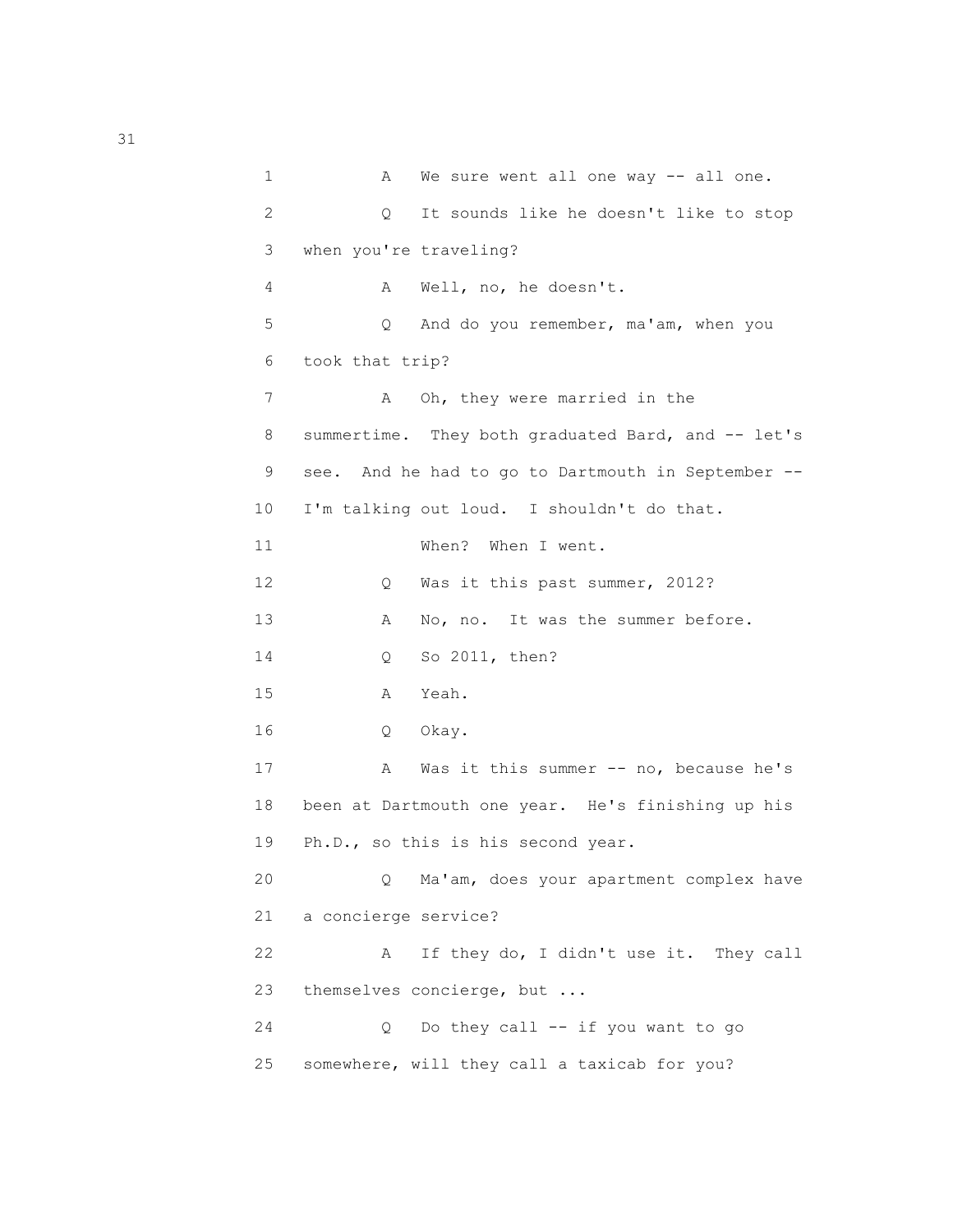1 A Yes; that he does. They call that 2 concierge too now? Yeah. Yeah, I can call down 3 and have that done. 4 Q Okay. What else do they do for you -- 5 what else can you ask them to do for you? 6 A They don't pick you up off the floor; 7 I'll tell you that. You've got to call the police. 8 Q Ma'am, is there anyone else local to 9 your apartment complex that could give you a ride 10 somewhere? 11 A I don't know what you mean, local to  $12$  my  $-$  13 Q Meaning do you have any friends local 14 other than the -- 15 A No, I don't. 16 Q Just the one friend and your son? 17 A I've got some friends in the apartment. 18 None of us drive anymore. 19 Q Okay. 20 A Some of us don't walk anymore. 21 Q How do your friends get around in the 22 apartment that don't drive? 23 A About as good as I do. 24 Q Do they get rides as well? 25 A Occasionally. You see, I'm older than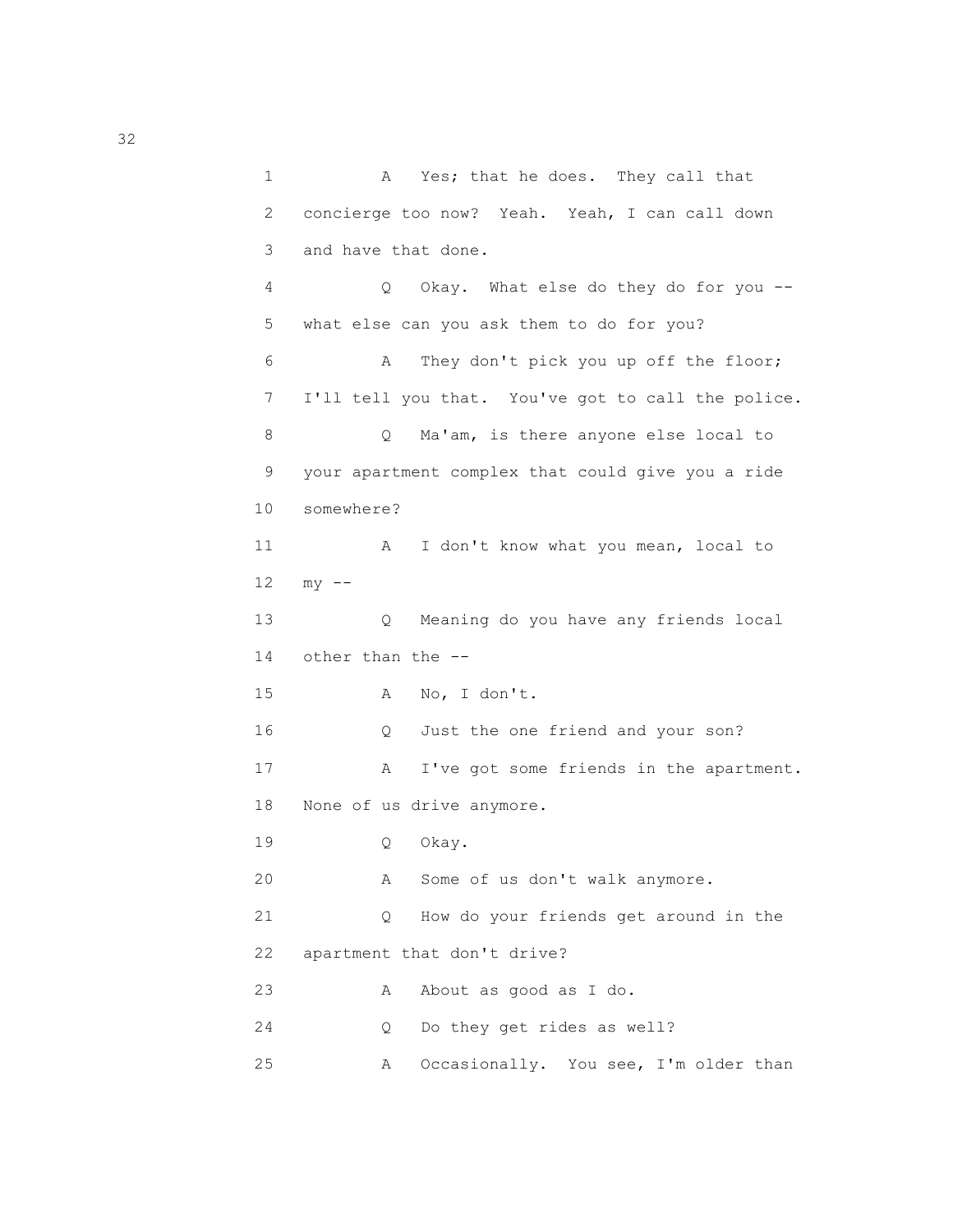1 most of them, and they go places I don't go 2 anymore. I stopped going to the Walnut Theater. I 3 had 15 years of going, because it's hard to get up 4 and down the aisles. 5 Q Ma'am, do you still send and receive 6 mail? 7 A Do I send -- email? 8 Q Just regular mail, old-fashioned paper 9 mail with stamps. 10 A No. I ask most people to please email 11 me, because my hands are -- arthritic and makes it 12 difficult. 13 But I take your -- I take your -- my 14 own checkbook, and I take care of my daughter's 15 portfolio; and I did my aunt's until she died and I 16 do mine. And I wish somebody would come, God, and 17 take it from me. 18 Q Ma'am, was that a job that you had 19 earlier? 20 A My mother taught me when I was 16. She 21 took me -- I'm not supposed to do too much talking. 22 She took me to Stauffer's where the men, all the 23 men would smoke cigars. It was horrible. And 24 she -- and this tape would go. And she would teach 25 me. It was wonderful.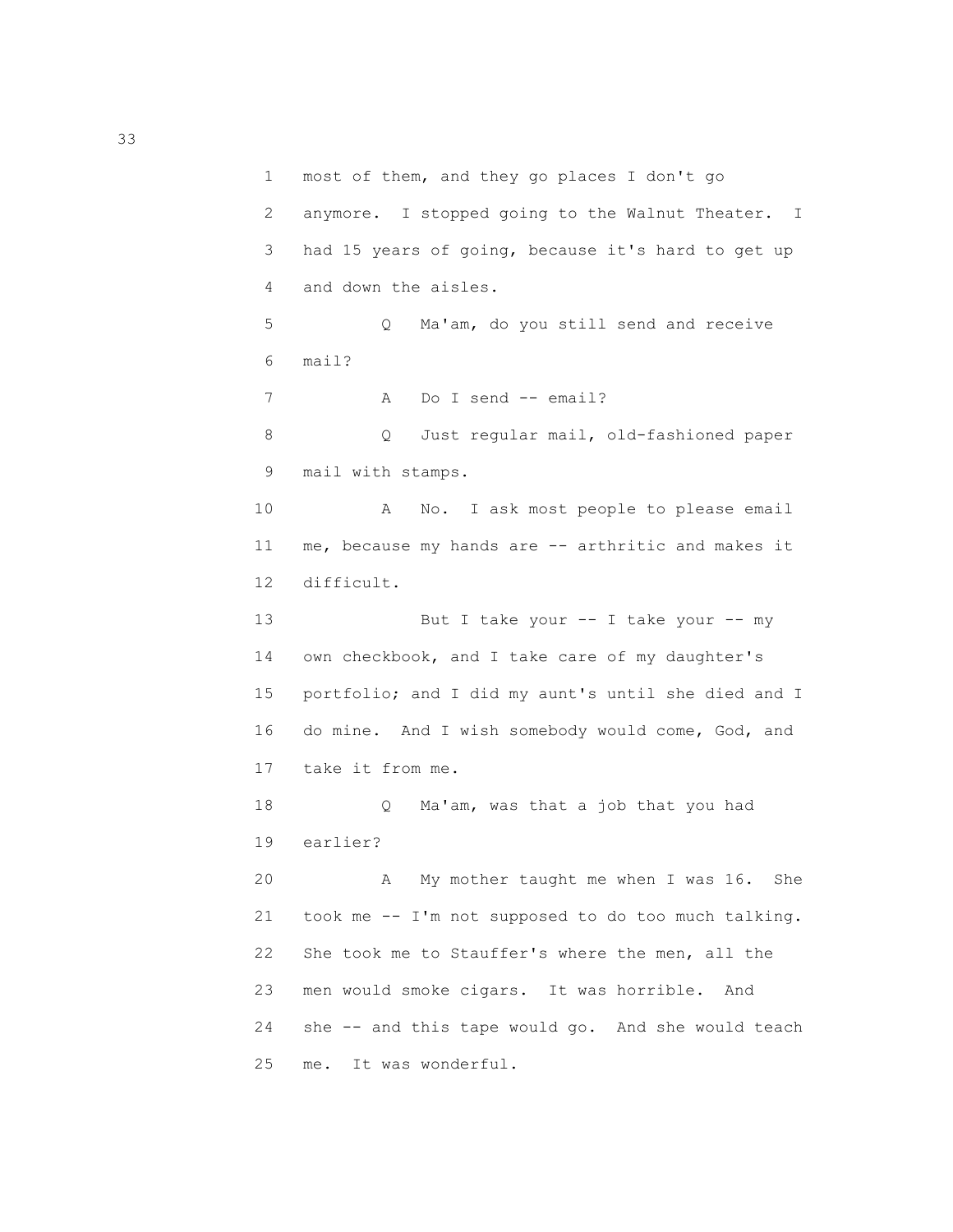1 So I've -- I didn't work, no. But I 2 was able to take care of my children for a while. 3 Q So you did it for your family; you 4 never did it professionally, though. 5 A No. 6 Q Ma'am, do you have a computer in your 7 apartment here? 8 A Of course. 9 Q And you're capable of getting on the 10 Internet? 11 A Yes. 12 Q But you got to be careful; right? 13 A The mind works, still. Not as good, 14 but it works. 15 Q And you use email? 16 A Yeah. 17 Q Okay. 18 A Don't most people? 19 Q Ma'am, how did you get involved as a 20 witness in this lawsuit? 21 A God knows. How did I get involved in 22 this? This nice man called me on the phone, and I 23 couldn't say no. 24 Q And that's Attorney Geffen, sitting to 25 your left?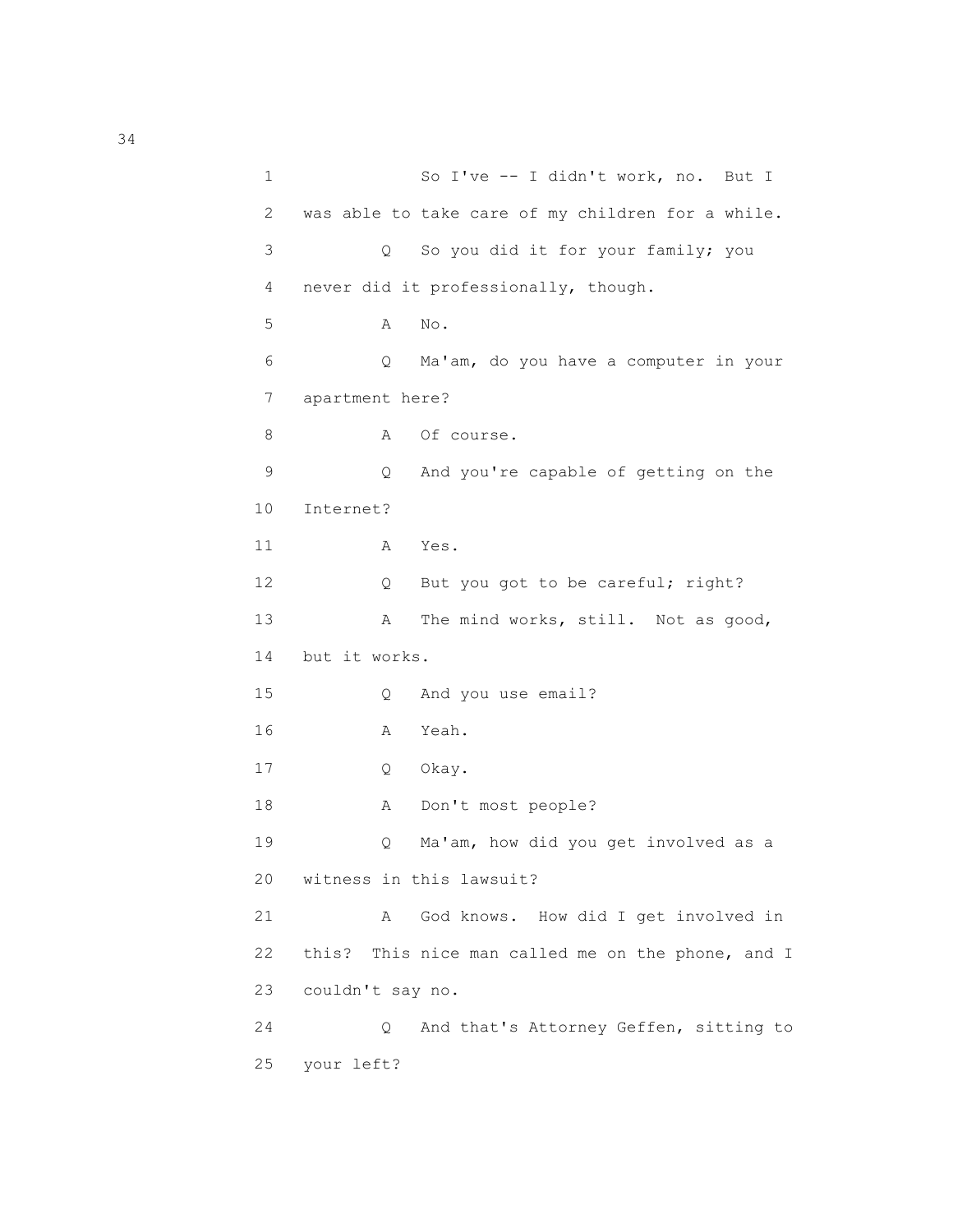|   | A       | Yes.                                   |
|---|---------|----------------------------------------|
| 2 | $\circ$ | How -- did he ever tell you how he got |
| 3 |         | your name or your telephone number?    |
| 4 | A       | Through another agency.                |
| 5 | O       | What was the name of that agency?      |
| 6 | A       | I don't know, and I'm ready to kill    |
|   | them.   |                                        |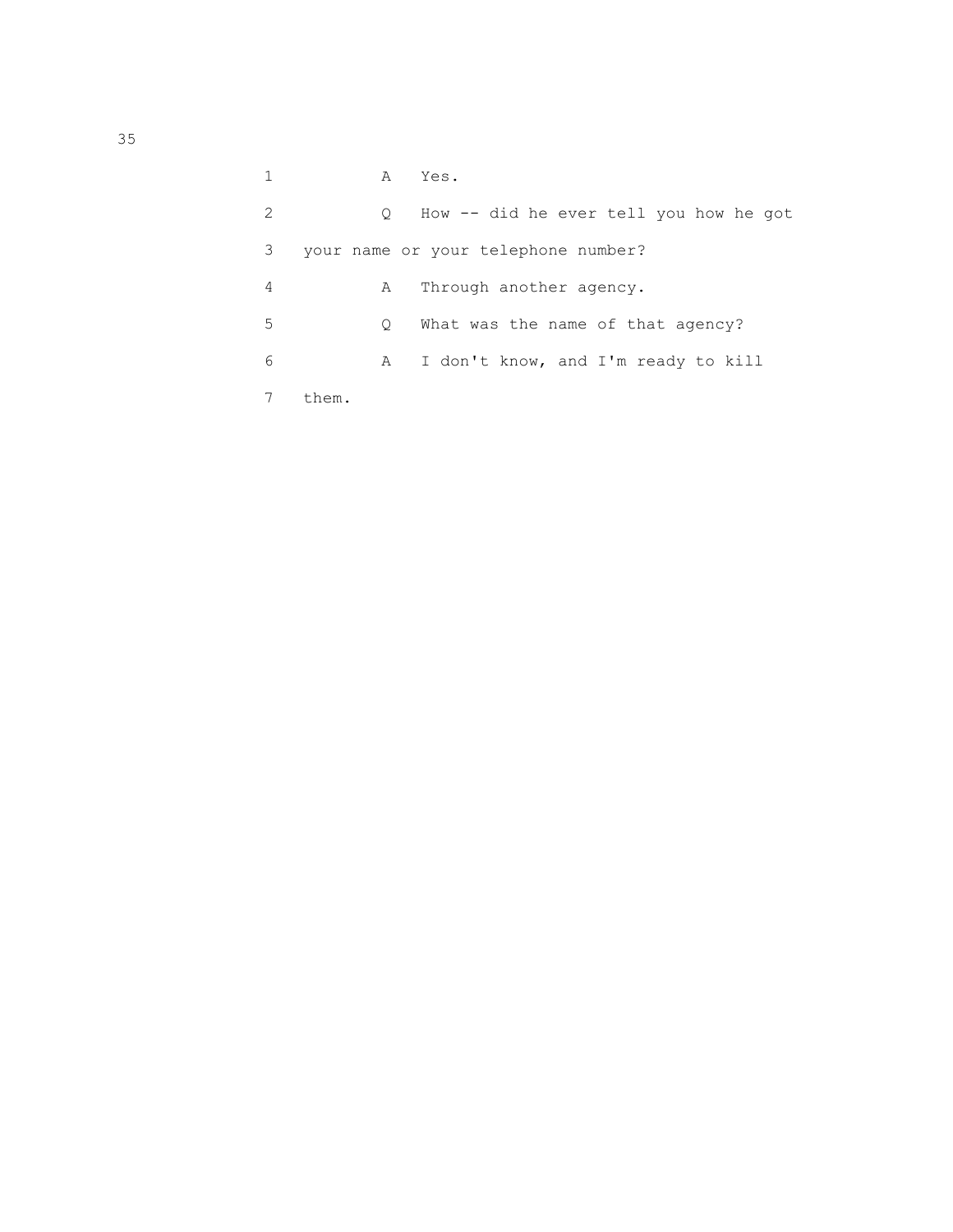| $\overline{2}$ | $\circ$     | So at some point you got a call out of              |
|----------------|-------------|-----------------------------------------------------|
| 3              |             | the blue from somebody's office?                    |
| 4              | A           | Exactly.                                            |
| 5              | $Q_{\perp}$ | And what did they ask you to do?                    |
| 6              | A           | I didn't hear them.                                 |
| 7              | Q           | Okay. But at some point they got $-$ -              |
| 8              | $\mathbb A$ | I didn't hear the number.                           |
| 9              | Q           | Okay.                                               |
| 10             | A           | I'm furious when people do that. They               |
| 11             |             | leave their number at the end, and their voice goes |
| 12             |             | down naturally. And I put the damn thing up to my   |
| 13             |             | ear, and I can't hear a thing.                      |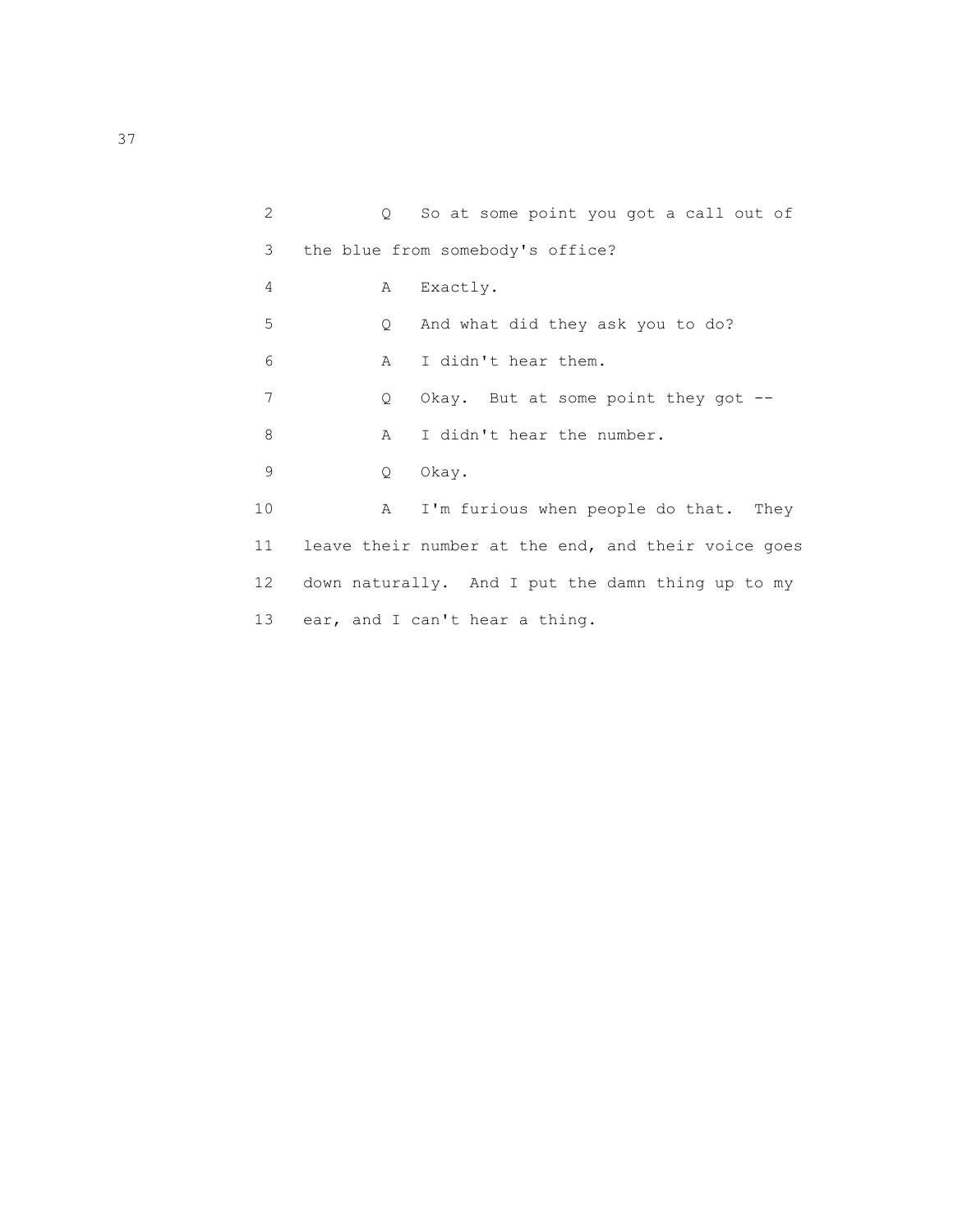5 Q Mrs. Pripstein, thank you so much for 6 accommodating the request for the documents that 7 you referenced. 8 I'm looking at them, and I've shown 9 them to Attorney Geffen. And it looks like it's a 10 Delaware Valley Regional Planning Commission 11 questionnaire, which doesn't relate to this matter. 12 So to clarify -- and that's okay. 13 That's okay. We appreciate -- 14 A That's all right. This is how we do 15 business. 16 Q Right. Let me clarify my question, 17 then. 18 When were you contacted by Mr. Geffen? 19 A I don't remember; a couple weeks ago. 20 Q Were you contacted by Mr. Geffen? 21 A Yes. 22 Q Okay. And what was your conversation? 23 What did he ask you to do? 24 A He asked me if I'd be willing to go to 25 Harrisburg, if I could do that.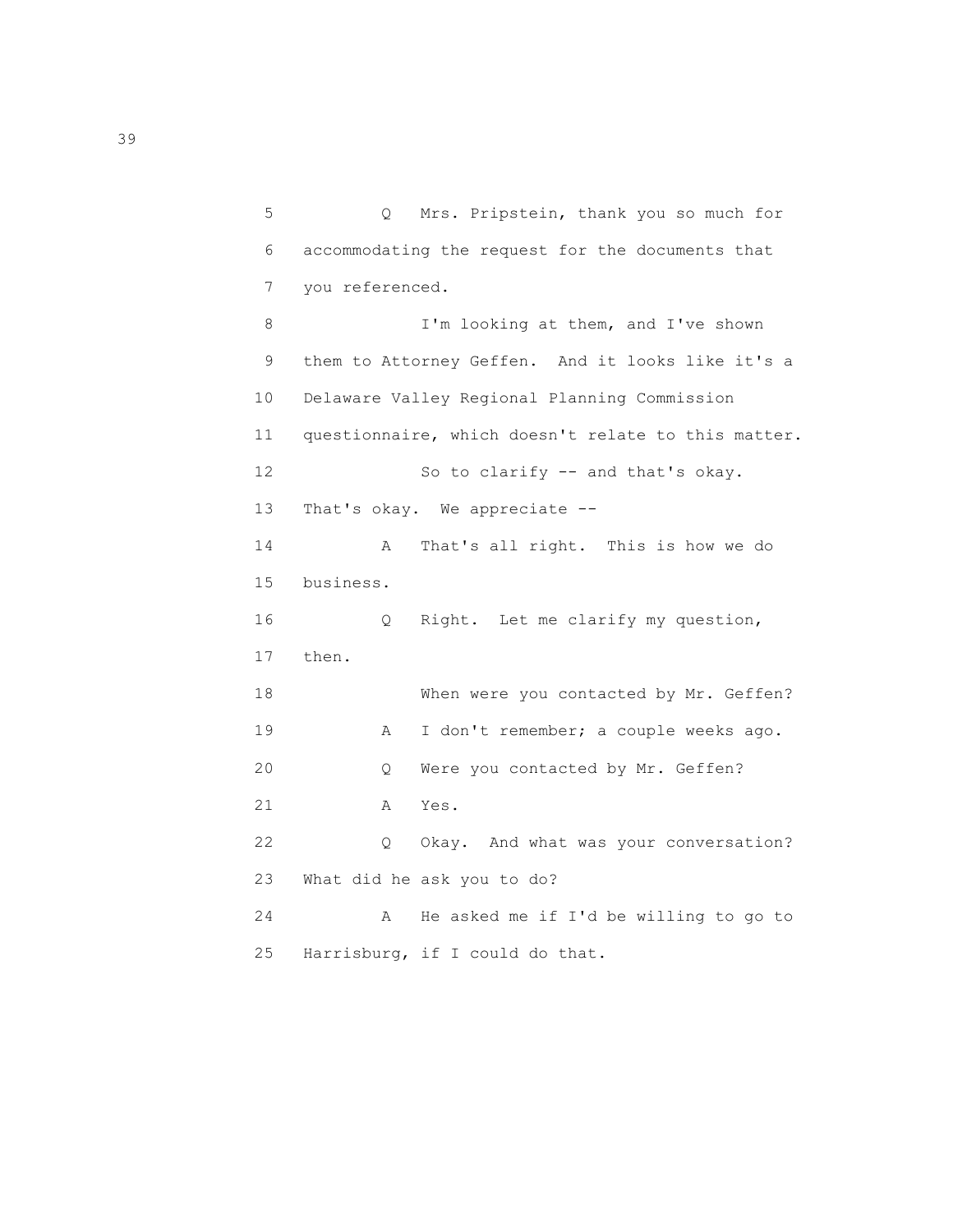1 And I said, "No, I couldn't." 2 And then he said -- would I agree to 3 have somebody come over here? 4 Q To do what? 5 A Depose me, I guess, is -- interview me. 6 Q And why did he ask you to go to 7 Harrisburg? 8 A Because you're having a meeting about 9 this. I didn't know anything about this. I was 10 really shocked. 11 Q What's your understanding of what your 12 role is here, ma'am? 13 A Every place I go, my role seems to be 14 age. So I presume that's what it is now, is 15 showing the difficulty. 16 Q Do you realize that you're a witness in 17 a lawsuit about Act 18, which is the voter ID law? 18 A I realize that I'm a witness insofar 19 as -- yes, the ID. But only insofar as 20 Pennsylvania is concerned. 21 Q Correct. When you had your 22 conversations with Mr. Geffen or anybody else at 23 his office, did they explain that to you? 24 A When he -- I'm sorry. Could you repeat 25 that.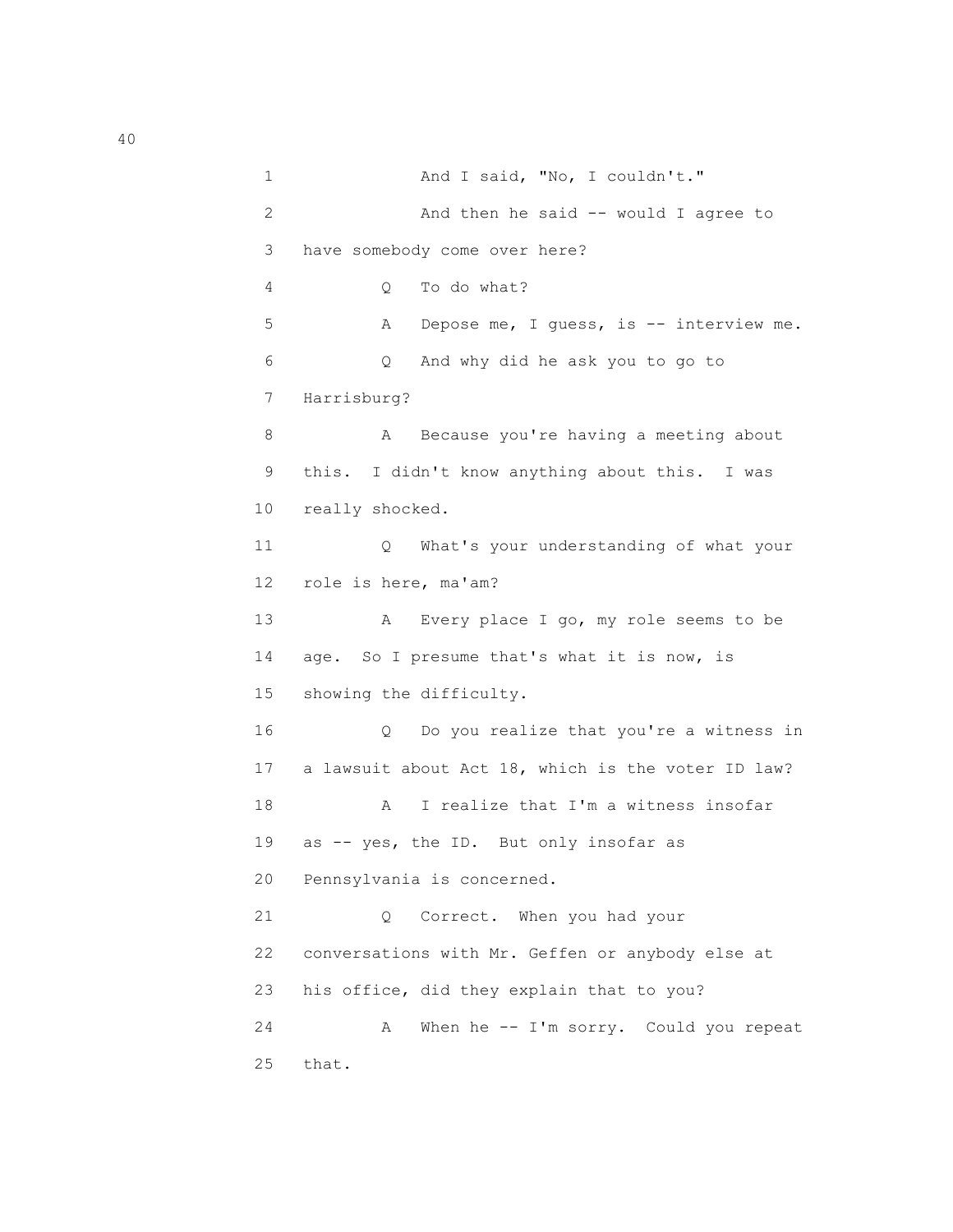1 Q Sure. When you had your conversation 2 with Mr. Geffen, did they explain that you were 3 going to be a witness in this lawsuit? 4 A This is a lawsuit? 5 Q Yes, ma'am. 6 A No. I didn't know it was a lawsuit. I 7 thought it was a protest. 8 Q So this is the first time you're 9 finding out that there's a lawsuit that you're a 10 witness in? 11 A Well, no. I kind of got an idea that 12 when all this came, it would have to be. 13 Q Okay. 14 A It's the most exciting thing that's 15 happened to me in about 40 years. 16 Q Did you meet with anybody from 17 Mr. Geffen's office? 18 A No. 19 Q So you only talked to somebody there 20 one time on the telephone? 21 A It was Mr. Geffen. 22 Q Okay. Is that correct; you only talked 23 to him once on the telephone? 24 A I think you called me twice, once to 25 introduce yourself and say would I do this; and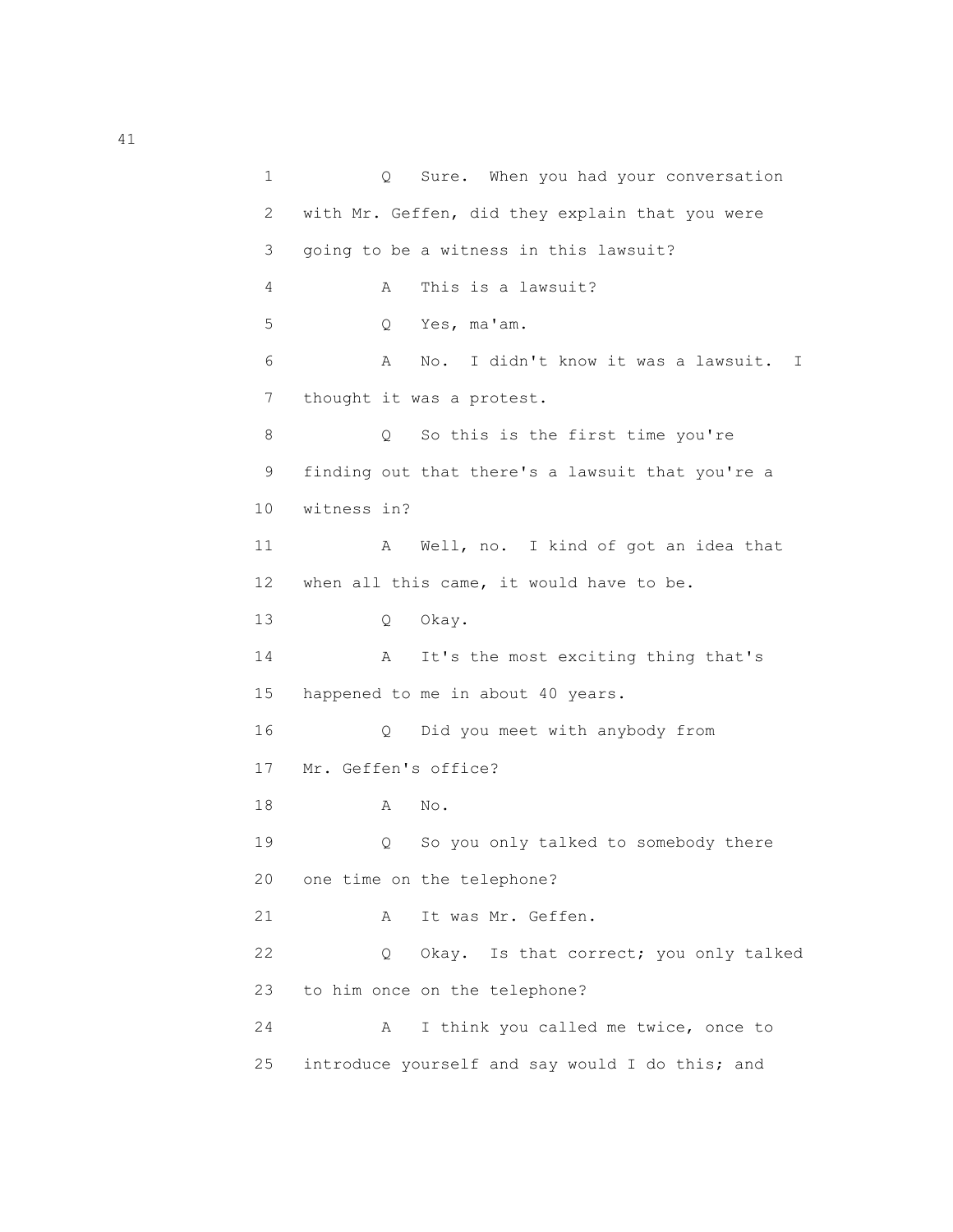1 once more to confirm the date.

| 2 — | Q Okay. At any time did they offer you        |
|-----|-----------------------------------------------|
|     | 3 any instance to try and get you -- get your |
|     | 4 driver's license renewed?                   |
|     | 5 <sup>1</sup><br>A No.                       |

13 MR. SCHMIDT: Mrs. Pripstein, those are 14 all the questions I have for you. I really 15 appreciate your cooperation today.

 19 Q I have just a few follow-up questions 20 on some of the topics that counsel just asked you 21 about. You were asked -- you testified that you 22 had a friend who gives you rides to places 23 occasionally? 24 A Melanie. 25 Q And you testified that your friend --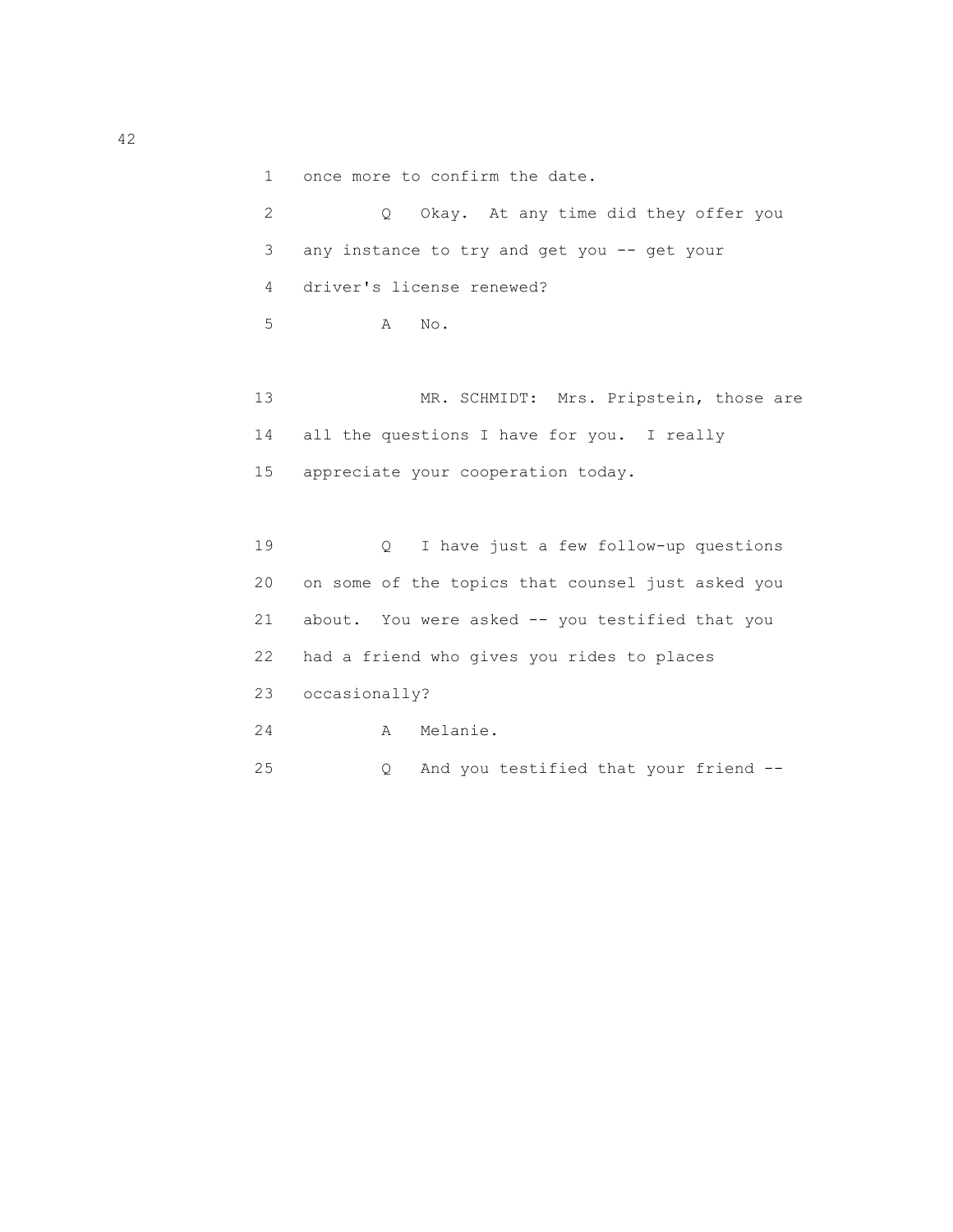1 that you think that if you asked your friend, your 2 friend would be willing to drive you to PennDOT; is 3 that right? 4 A (Nods head.) 5 Q Do you know how you would get in -- get 6 out of the car and into PennDOT if your friend 7 drove you up to that building? 8 A The same way that I always get in and 9 out of a car. 10 Q Is it difficult for you to get in and 11 out of a car? 12 A Yes, it's difficult, but I can't sit in 13 the middle -- I mean, I can't edge my way over. I 14 have to sit near to the door. 15 Q Okay. 16 A But I can -- I do have the ability to 17 get out. 18 Q And you mentioned that your son 19 sometimes drives you to Trader Joe. 20 A Yes. 21 Q Does that grocery store have a parking 22 lot? 23 A Yes. 24 Q And how do you get in and out of the 25 Trader Joe's?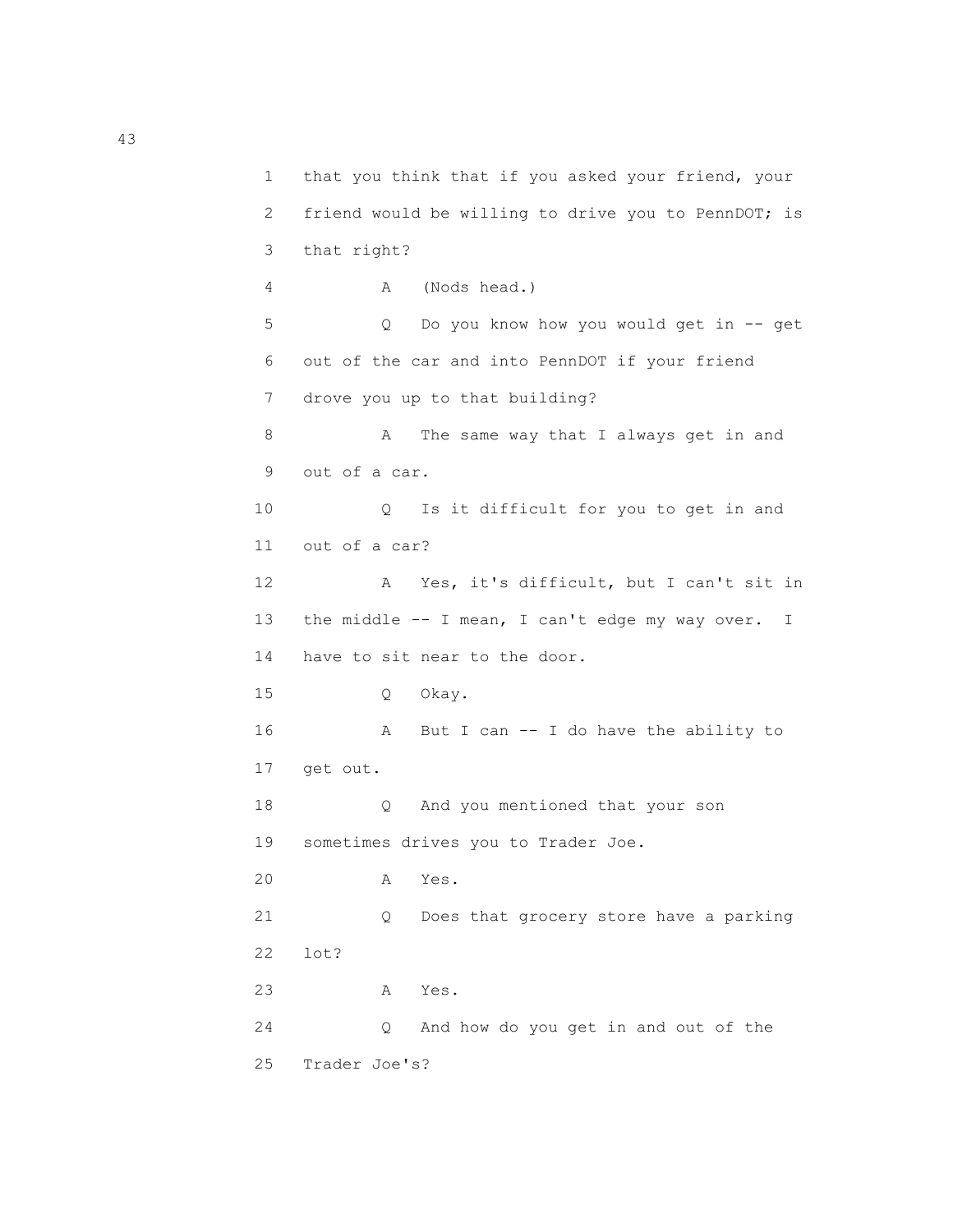1 A A ramp. 2 Q Do you do that by yourself? 3 A No. He comes with me. 4 Q Okay. Does he ever drop you off 5 somewhere and not get out of the car and help you 6 get into a building? 7 A It has not happened yet. 8 Q Would that be difficult for you to do? 9 A If they have those heavy doors, it's 10 extremely difficult. Otherwise, it's okay. 11 Q Okay. You mentioned attending a 12 wedding at Bard College? 13 A Yeah. 14 Q Congratulations, by the way. 15 A Thank you. 16 Q And that was one or two summers ago, I 17 think you testified? 18 A Yes. Two summers ago, we figured out.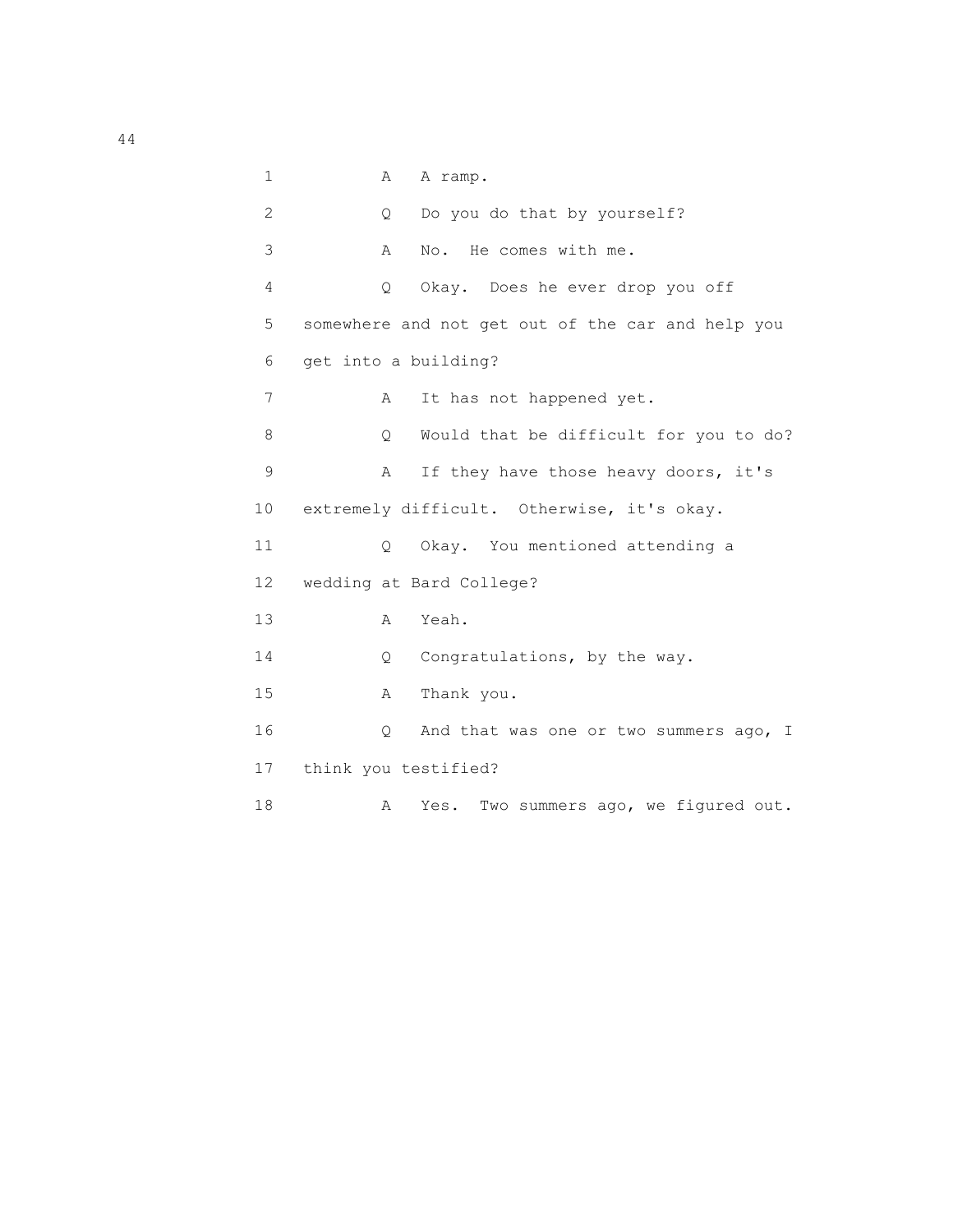| 5  | Q                   | Now, you were asked a few questions                   |
|----|---------------------|-------------------------------------------------------|
| 6  |                     | about a concierge service in this building, and you   |
| 7  |                     | said -- I think I got this down: They don't pick      |
| 8  |                     | you up off the floor. What were you referring to      |
| 9  | when you said that? |                                                       |
| 10 | Α                   | When I fell.                                          |
| 11 | $\circ$             | And when was that?                                    |
| 12 | Α                   | When I broke my leg.                                  |
| 13 | Q.                  | Okay. Have you fallen again since                     |
| 14 | then?               |                                                       |
| 15 | Α                   | No.                                                   |
| 16 | Q.                  | Good. And have you had any scares?                    |
| 17 | $\mathbb A$         | Have I what?                                          |
| 18 | Q                   | Had any scares about falling?                         |
| 19 | Α                   | Am I scared? Terrified.                               |
| 20 | Q.                  | And why is that?                                      |
| 21 | Α                   | I'm not as steady as I was. I had                     |
| 22 |                     | fallen two times before that. But each time I was     |
| 23 |                     | pushed and I didn't break anything. I was lucky       |
| 24 |                     | because it was outside, and $I$ -- head went down and |
| 25 |                     | hit a wall. So it really was a much more dangerous    |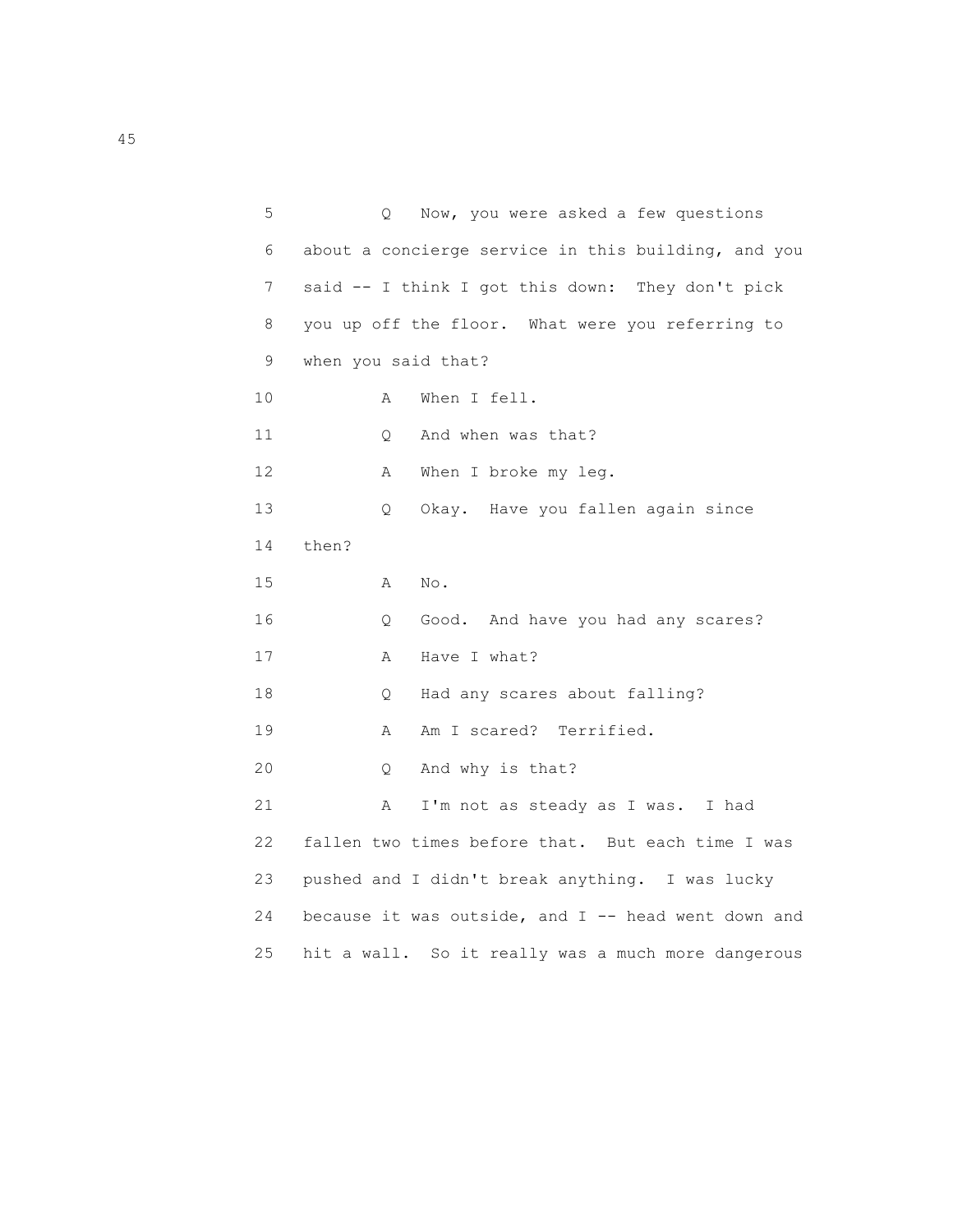1 fall than this, and yet this gave me much more 2 trouble.

 3 Q And when you say you were pushed, did 4 somebody push you on purpose? 5 A I pushed because -- I was being "lady 6 good" -- whatever, and I took two old ladies -- 7 it's funny now -- this was about six or seven years 8 ago -- to the movies. 9 I picked them up because they never get 10 to -- and I took them to the movies. And I brought 11 them back here to have lunch -- dinner. And I 12 said, "Please use the ramp," when we were leaving. 13 And this lady said to me, "No. I'm

 14 better off on the stairs. I do much better. I'll 15 be fine."

 16 So I walked up the stairs -- I'm the 17 one that usually uses the ramp -- in front of her 18 and she slipped, and she knocked me over. She was 19 fine, but I went rolling right down the hill. And 20 that's when I really got hurt.

 21 Q And when you say that you're terrified 22 of falling, is there anything that you do or don't 23 do that you used to do because of that fear? 24 A Everything.

25 Q Can you give me an example.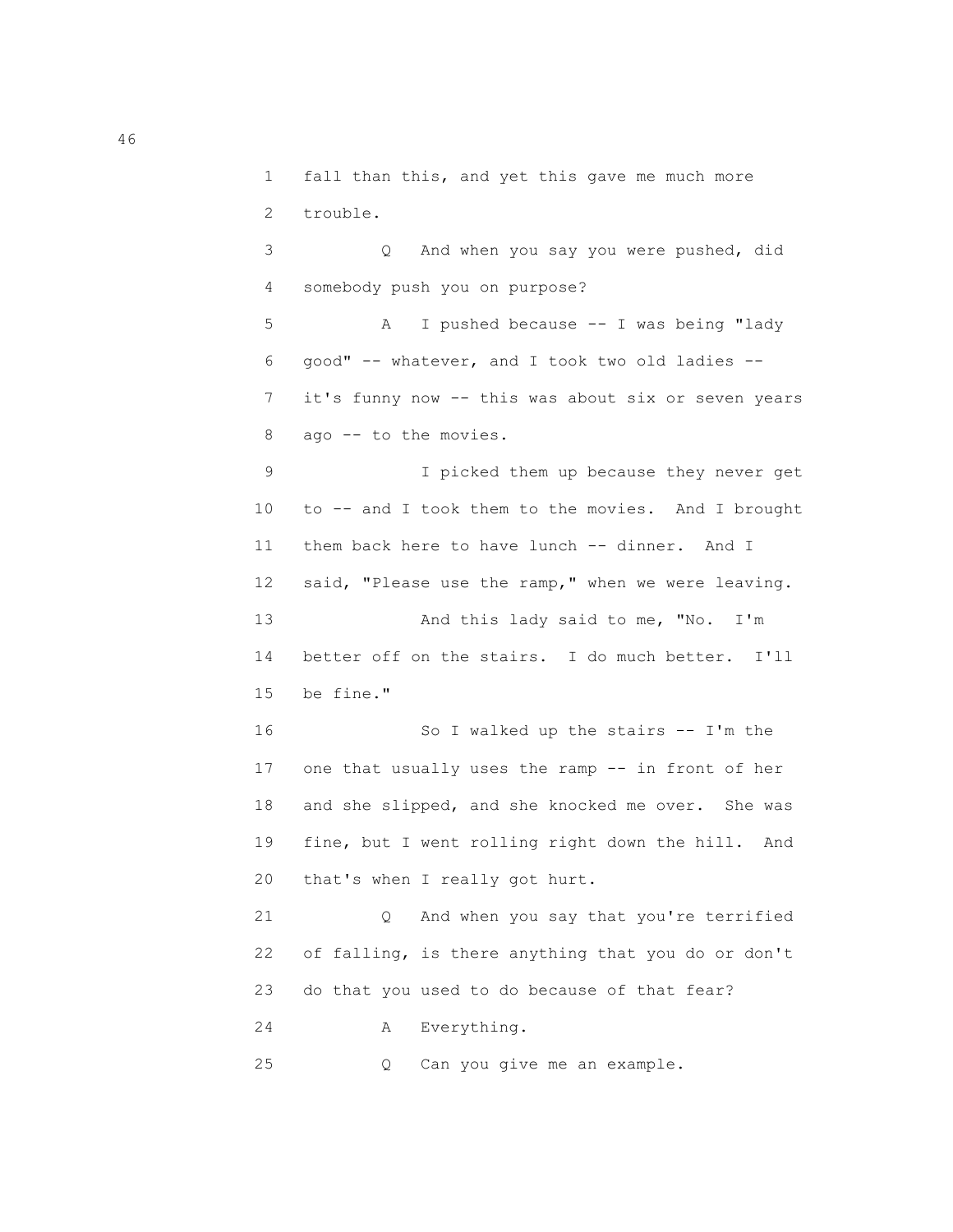1 A Yeah. I was completely independent. I 2 had my car then, and  $I$  -- and I wouldn't take it 3 during the week. I would go by myself in town and 4 back. After that, it just completely changed my 5 life.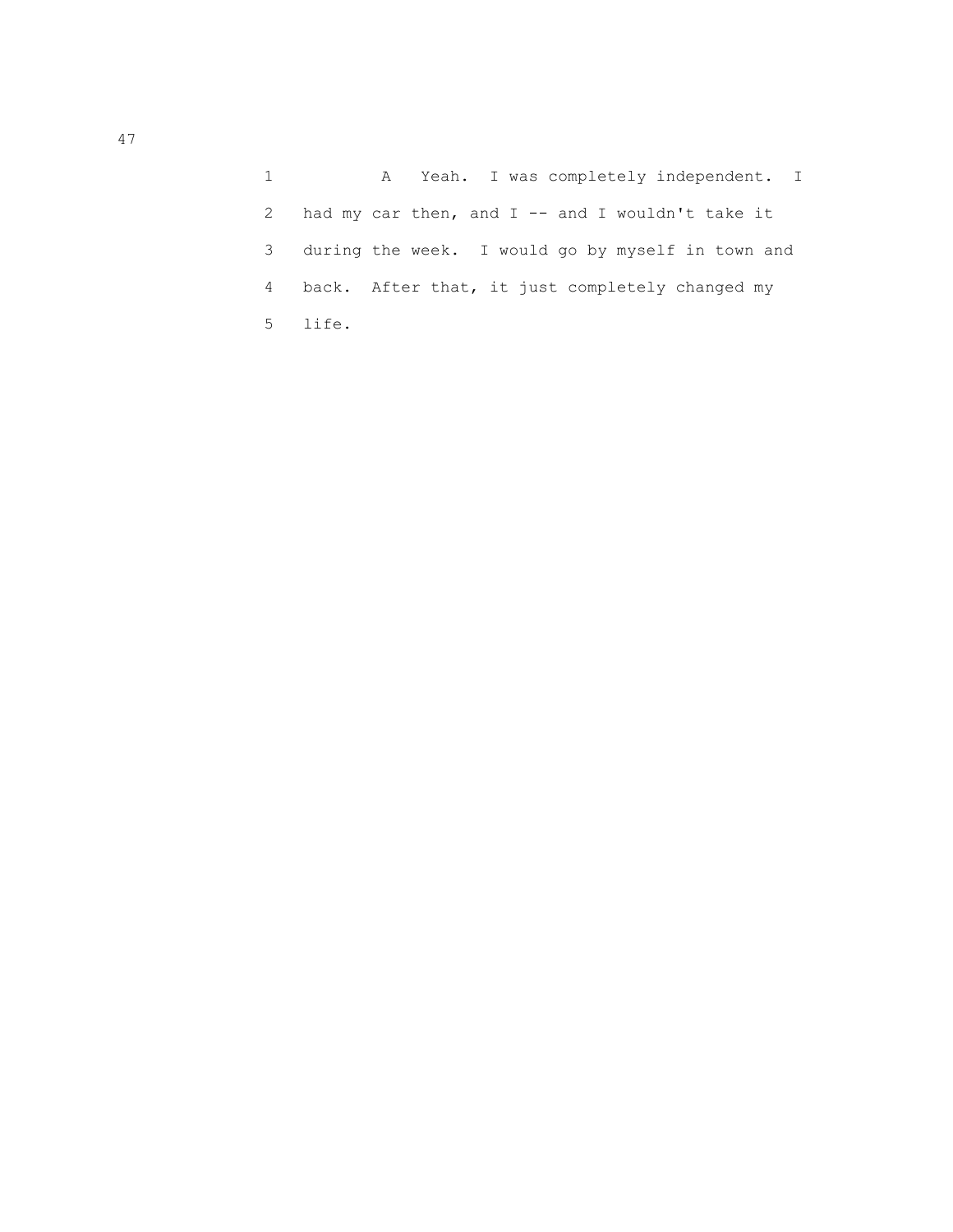| 5 - |                                                 | Q Just to clarify, is today the first |  |  |  |
|-----|-------------------------------------------------|---------------------------------------|--|--|--|
|     | 6 time that you and I have met together in your |                                       |  |  |  |
|     | apartment or have we done that before?          |                                       |  |  |  |
|     |                                                 | A No. You came, I think, three times. |  |  |  |